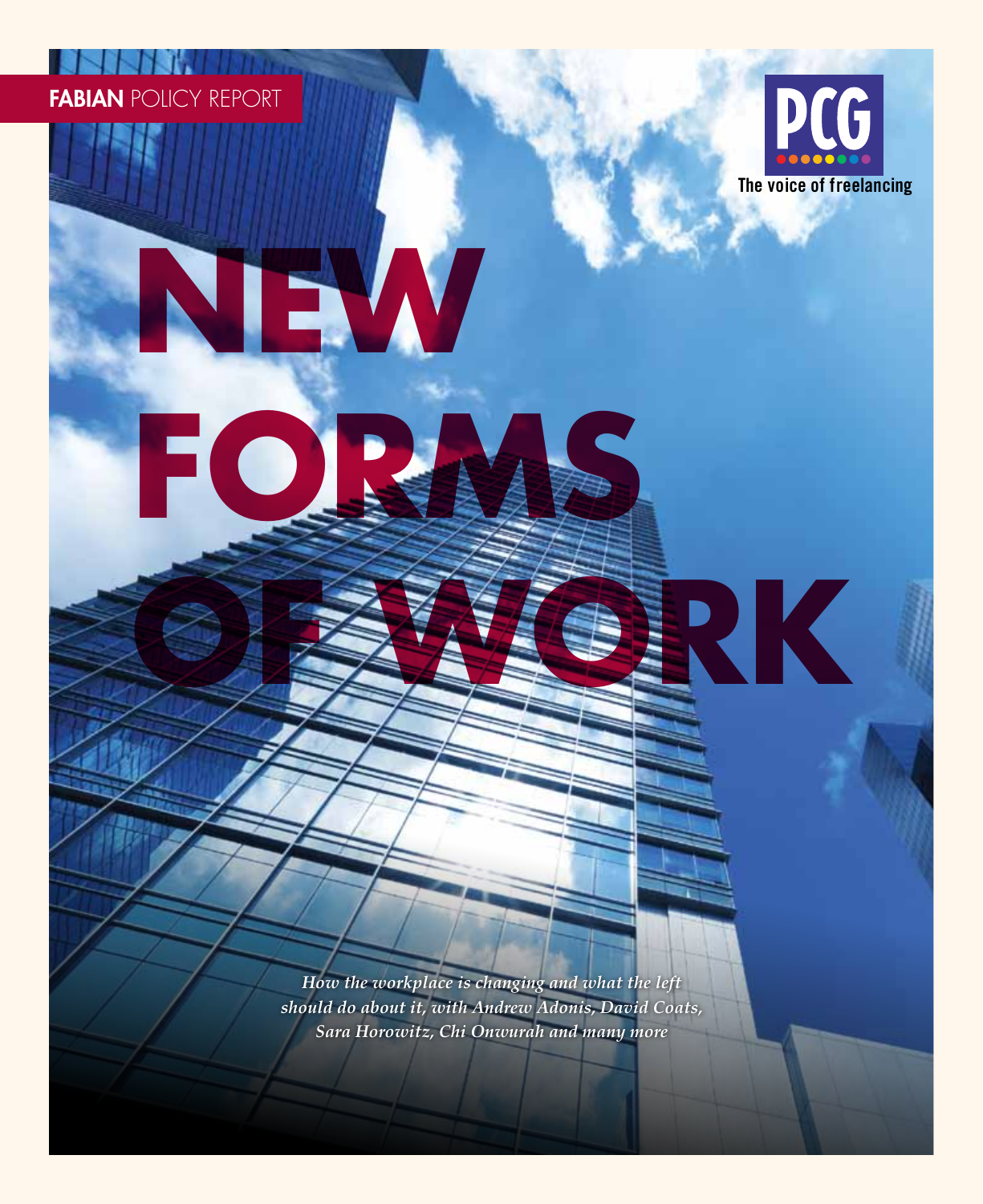# Who's freeing up UK growth? **Freelance** businesses.

The UK economy needs growth. And it takes a flexible, skilled and efficient workforce to deliver it. Fortunately, it's a workforce we already have. Every day, on demand, Britain's 1.6 million freelance businesses bring expertise, dynamism and essential flexibility to

public and private sector alike - and contribute £82 billion to UK GDP every year. No surprise the Prime Minister has said 'this Government



recognises the valuable contribution that freelance businesses make to the economy - and you all have our support.' What freelance businesses don't have from the Government is a straightforward tax and legislative framework that frees them up to

> deliver their full potential. Potential which the UK has never needed more. Go to britainsbraingain.com to find out more.

The voice of freelancing

# **Freelance. It's Britain's brain gain.**

\* Oxford Economics 2009, 'The Economic Costs of IR35'.

PCG is the association that represents freelancers, contractors and consultants in the UK. Our mission is supporting and promoting the freelance community as a vital force for the UK economy.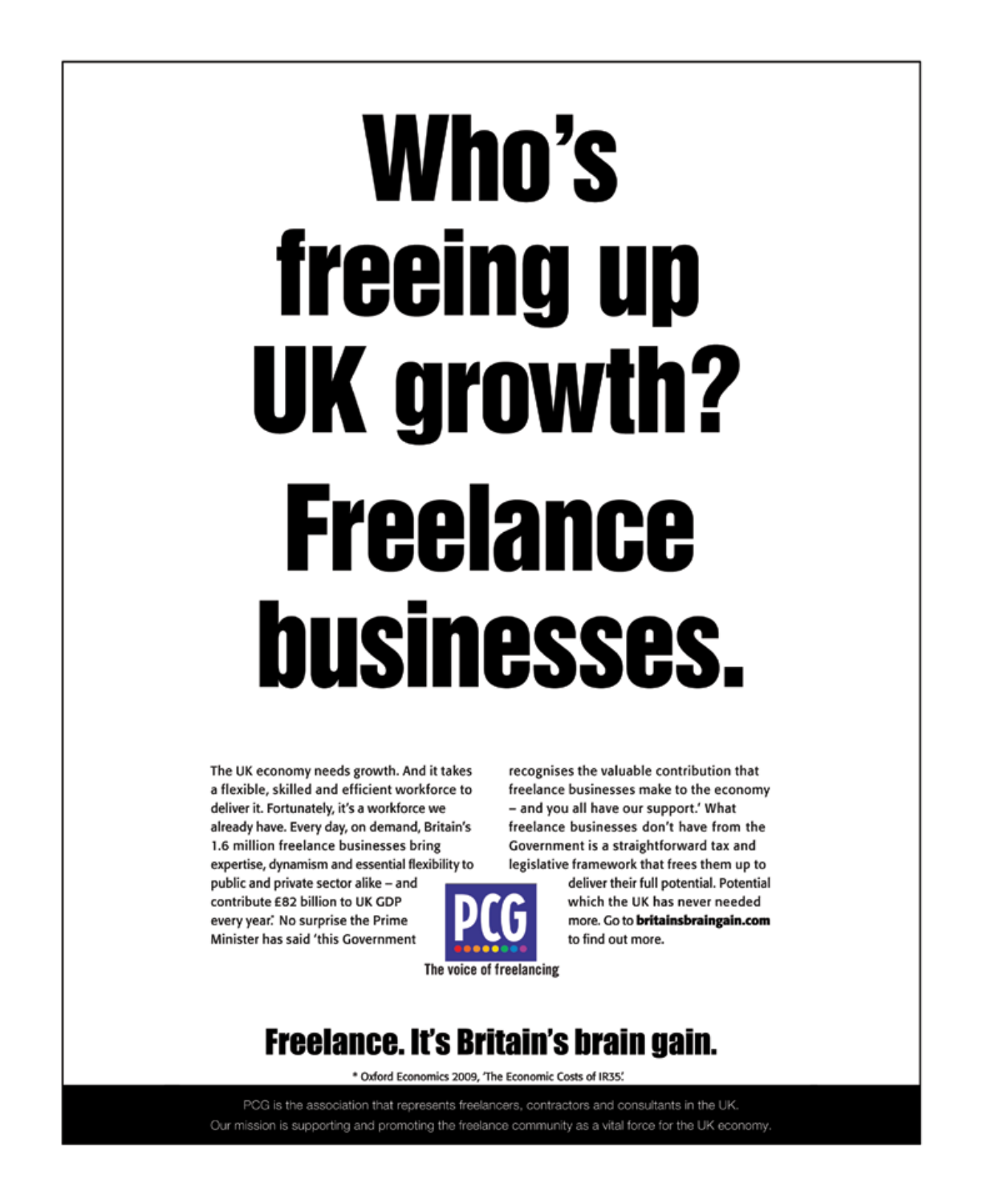### FOREWORD



*Andrew Adonis is a Labour peer and is currently advising Labour's policy review on industrial strategy*

These essays offer an excellent overview of the debate on the future of work. They emphasise continuity as much as change. Despite the growth of independent and more flexible forms of work, full-time jobs with conventional employers remain the norm and the objective for the great majority. As David Coats puts it, despite the rise and fall of industries over recent decades, "the structure of the labour market has scarcely changed over the last 30 years."

As in past recessions, so in the present one the biggest problem with work is that there isn't enough of it. With unemployment at 2.5 million, and youth unemployment constituting more than 20 per cent of under 24 year olds, the imperative is to generate more jobs. For under 24s, we also need far more good quality apprenticeships leading to jobs. The reinvention of apprenticeships is an especially urgent national priority and needs to be at the heart of Labour's future policy.

Making work pay is also vital. The minimum wage has made a significant difference to pay levels at the bottom, but the debate about a "living wage" is gathering pace and Labour needs to take account of this too. Decent wages are the first and most fundamental form of 'flexicurity', as described by Wilson Wong.

Other big issues raised here include the right balance between flexibility and security, the appropriate treatment of the self-employed as against the employed, and the definition of 'freelancers'. The role of trade unions is also central. In all these areas, these essays contribute new thinking and will help inform Labour's response to the present economic crisis.

### **FABIAN SOCIETY**

fabian society

11 Dartmouth Street London SW1H 9BN 020 7227 4900 (main) 020 7976 7153 (fax) info@fabian-society.org.uk www.fabians.org.uk

General Secretary, Andrew Harrop Deputy General Secretary, Marcus Roberts

Report Editor, Ed Wallis Printed by DG3, London E14 9TE movement.

Designed by Soapbox, www.soapbox.co.uk Supported by PCG, The Voice of Freelancing

Like all publications of the Fabian Society, this report represents not the collective views of the Society, but only the views of the individual writers. The responsibility of the Society is limited to approving its publications as worthy of consideration within the labour

### **CONTENTS**

- 2 | Labour market myths and realities *David Coats*
- 4 New forms of union *Chi Onwurah*
- 5 Future present *Sara Horowitz*
- 6 Policy fit for purpose *Patricia Leighton*
- 8 Security for the flexible *Erika Watson*
- 10 The new deal for Britain? *Wilson Wong*
- 12 Clarity and consistency *George Anastasi*
- 13 Taxing employees, the self-employed and small companies *Stuart Adam*
- 14 The entrepreneurial economy *Andrew Burke*
- 17 | Shaping our success *Gillian Econopouly*

### **EDITORIAL**

The nature of work in Britain is changing. Increasing numbers of workers are turning to flexible working and freelancing in a labour market which is unable to support as many full-time, traditional employees as it was before the financial crash in 2008. But this trend is not just driven by economic necessity – flexible work and freelancing is increasingly attractive as people seek to gain greater control over their working lives, achieve better work-life balance or take opportunities to be entrepreneurial.

New Forms of Work investigates how an increasingly flexible labour market can deliver not only growth but also promote a fairer society. What is the place of flexible working and freelancing in a high wage, high skill economy? How does the workforce need to adapt to the changing labour market and what does this mean for the role of trade unions? Can the left accommodate freelancing and flexible working as part of wider pro-business agenda that emphasises entrepreneurship, whilst maintaining its core mission to protect the rights of working people?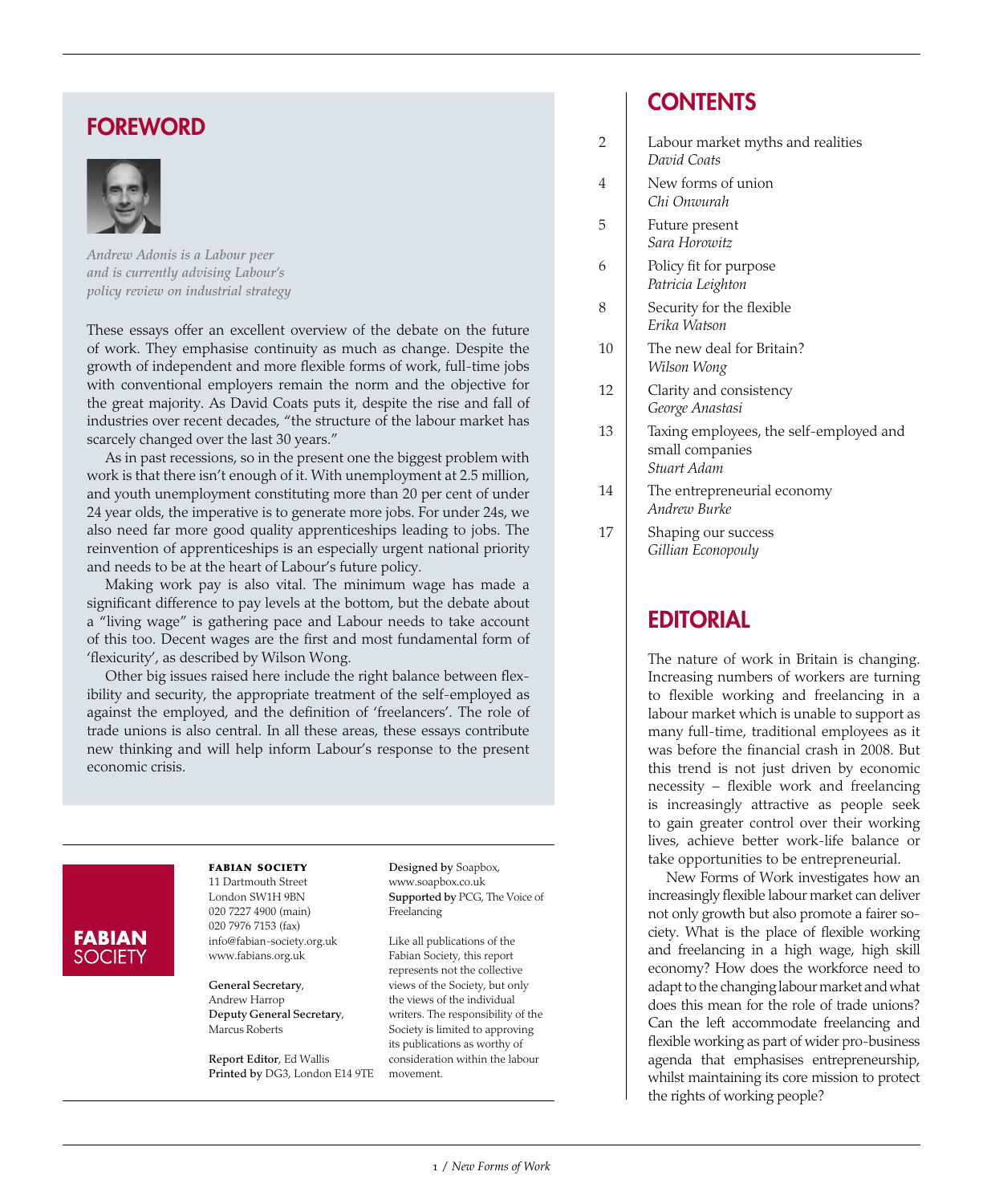# Labour market myths and realities

*David Coats* argues that the labour market is evolving rather than being revolutionised and suggests that the challenges facing the UK are amenable to creative policy interventions



*David Coats is the director of WorkMatters Consulting and a research fellow at the Smith Institute*

**MUCH OF THE popular commentary**<br> **Over the last twenty years about the** changing world of work has focused on the transformation wrought by flexibility, globalisation, the growth of precarious work and the increasing need for individuals to be entrepreneurial if they are to succeed. In the 1990s Charles Handy was predicting that by 2010 an increasing proportion of us would be self-employed portfolio workers, moving from one commission to another, with no long-term relationships with colleagues or employers. Jeremy Rifkin forecast "the end of work", with intensifying international competition hollowing out developed world economies and reducing the supply of good jobs. Even Richard Sennett, one of the most creative thinkers about the place work has in our lives, has fallen prey to the same temptations, suggesting that the model of capitalism we now inhabit inevitably leads to more temporary or short-term jobs, weaker relationships and the erosion of both craftsmanship and co-operation.

More notorious perhaps are the oftrepeated nostrums that the job for life has disappeared, that we are living in an age of growing insecurity and all individuals can do is ensure that they have the skills required to make them employable in an increasingly uncertain world. Any casual



it appeals to some on the left because it offers an indictment of the market fundamentalist orthodoxy that has dominated public policy debates since the late 1970s. But, and this is a major caveat, it would be quite wrong to believe that all these phenomena are clearly identifiable trends or indeed that they are supported by evidence at all. A close scrutiny of the data offers an alternative narrative that leads to a very different set of policy prescriptions. Change is happening, but it is not the change described by many commentators. The Webbs (and other Fabians) taught us a valuable lesson: there is no substitute for good social science and a forensic investigation of the facts.

To begin with, the official statistics show that the structure of the labour market has scarcely changed over the last thirty years. The big increases in part-time work took place in the 1960s and 1970s, temporary work played (and continues to play) a very small role in employment in the UK, self-employment has been generally stable for the whole of this period – with some variations across the economic cycle – and the vast majority of people at work (four in every five) continue to be employees with permanent contracts (Figure 1).

At first glance it appears that nothing has really changed at all – but that would be a misleading interpretation. The real story of labour market change is focused on the rise and fall of industries, the decline of manufacturing, the growth of employment in services, rising skill levels and the burgeoning of jobs in what the statisticians call professional, associate professional and managerial roles.

It is right to say, therefore, that the growth of a 'knowledge economy', an article of faith under the 1997–2010 Labour governments, is more than a myth. But there is a paradox here too. Despite rising skill levels, an increasing percentage of workers report declining control and autonomy (important indicators of high quality jobs) and record that their skills are not being fully utilised. One study, sponsored by the Department for Business, Innovation and Skills, found that most British workers are bored and generally disengaged.

### Figure 1 Structure of the Labour Market 1986–2012 (% of all in employment)



Source: Labour Force Survey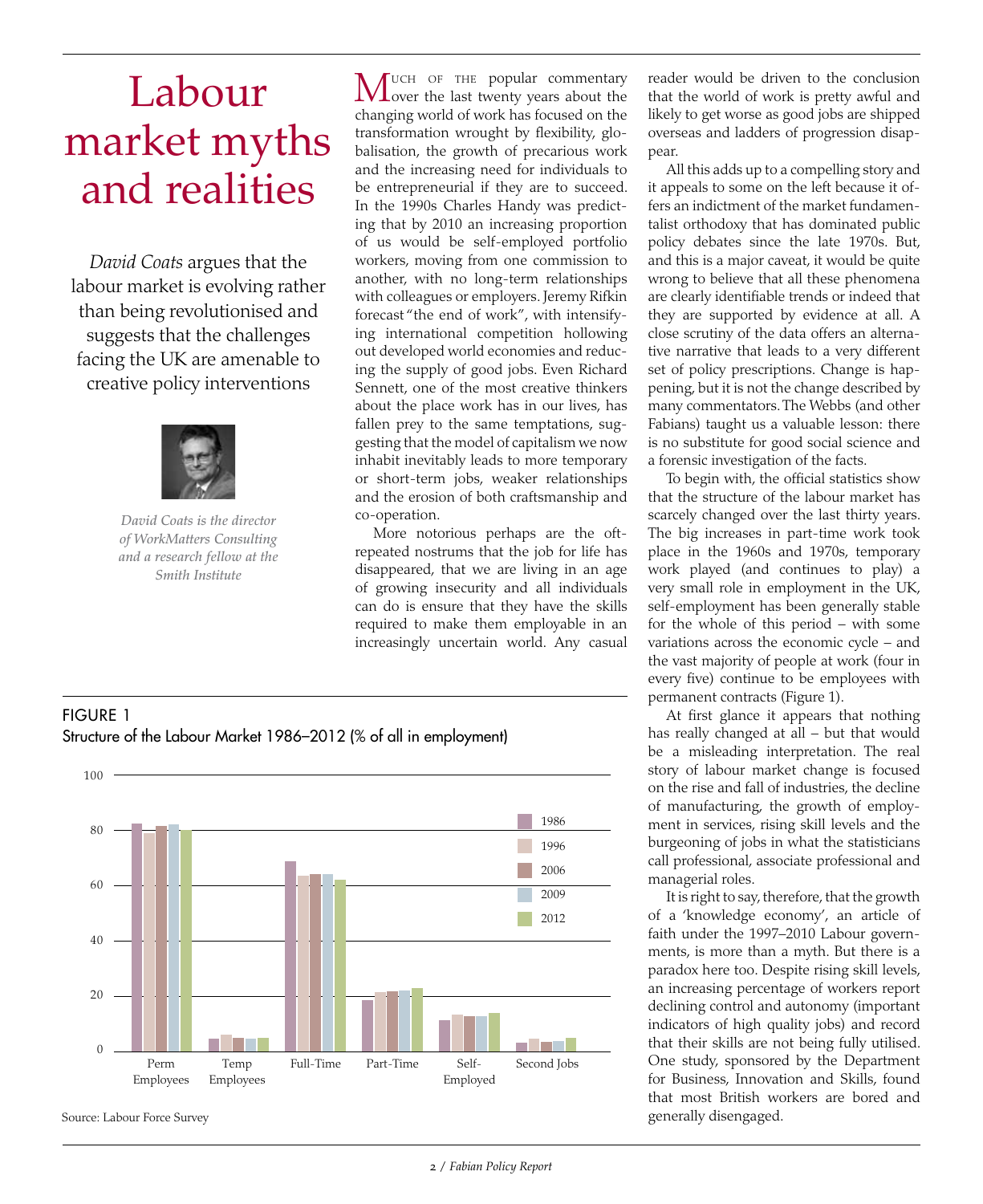The important conclusion, however, is that permanent jobs are not being swept away by a tsunami of casualisation. Self-employment has risen slightly since the advent of the global crisis, but that is a consequence of recession (people are making a virtue of necessity if they lose their permanent job) not an indicator of rising entrepreneurship. It is also true that part-time work has grown as the number of full-time jobs has fallen. Moreover, a significant percentage of both part-time and temporary workers say that they would like either to work full-time or take a permanent job but there are no opportunities available. Yet all of these changes are on a relatively small scale and are best understood, given previous experience, as consequences of macro-economic conditions rather than profound structural changes in the labour market.

Of course, all this could be true, but the insecurity lodged in the popular policy narrative might still be explained if workers are changing jobs more frequently – and are uncertain where their next job may be found. There is much to be read in this vein too, exemplified by the argument that a new graduate is likely to have more than twenty jobs before they retire. This might be seen as both an opportunity (lots of variety in work) and a threat (more insecurity), but it amounts to little more than crystal ball gazing. Indeed, the most rigorous economic analysis suggests that average job tenure (the length of time people spend in a job) remains fixed at about ten years, which is precisely the same as in the early 1980s.

Once again, however, it would be wrong to conclude that there has been no change: the number of long-term jobs, meaning those which last for more than 10 years, appears to have declined. This is a phenomenon affecting men rather than women and reflects the continued fall in the availability of lower skilled jobs for men. To the contrary, women's job tenures have been rising over the last 20 years, principally as a result of improved maternity rights, maternity pay and the right to request flexible hours of work. For men, especially those with lower level skills, the costs of unemployment have risen too – once you have lost your job it is very difficult to re-enter the labour market and find alternative employment at a similar level of pay.

### The evidence is compelling: the UK has a job quality problem not a casualisation problem

There are two features of the UK labour market that differentiate our experience from the situation elsewhere in the EU15: first, the high level of income inequality; second, the relatively high number of low quality secure jobs (see Table 1). The breakdown presented here is by employment regime, which looks at the totality of the employment system and identifies those features that enable distinctions to be drawn between the Nordic economies, the liberal model (the UK and the Republic of Ireland), the continental system (Germany, Benelux and France) and the southern European economies. Job quality is measured on the following dimensions: the opportunities for skill use and skill development, the degree of freedom an employee has in making decisions about the way work is done, work life balance,

Table 1

Percentage of employees in job quality/job security categories by employment regime

|             | <b>High Quality</b><br><b>Secure</b> | <b>High Quality</b><br><b>Insecure</b> | <b>Low Quality</b><br><b>Secure</b> | <b>Low Quality</b><br>Insecure |
|-------------|--------------------------------------|----------------------------------------|-------------------------------------|--------------------------------|
| Nordic      | 48.3                                 | 11.9                                   | 25.9                                | 13.9                           |
| Liberal     | 34.4                                 | 7.6                                    | 32.2                                | 25.8                           |
| Continental | 38.9                                 | 10.2                                   | 24.6                                | 26.2                           |
| Southern    | 30.3                                 | 9.9                                    | 27.3                                | 27.3                           |

Source: Paugam and Zhou 2007, Eurobarometer

satisfaction with pay, the pressure of work and the opportunities available to influence critical employer decisions.

Most disturbingly, perhaps, this analysis suggests that almost three in every five jobs in the UK fall into the low quality category, a doubly surprising finding given that the research was completed under conditions of full employment when employers might have been expected to place a premium on retaining skilled and motivated employees.

Obviously perceptions of employment insecurity will be higher in recessionary conditions – people legitimately fear for the future of their jobs. But a more profound case can be made that the extent of low quality work is a distinctive feature of the short-term and sometimes irresponsible nature of British capitalism. The idea that corporations are simply portfolios of assets to be traded rather than organisations that develop their capabilities to deliver high performance over the long-term inevitably leads to management hyperactivity and endless business restructurings and re-organisations. Employees on the receiving end of the deal making culture can find themselves feeling insecure, rootless, disconnected and disaffected even when they are not threatened with imminent job loss. Many businesses seem to be undergoing a permanent revolution, a phenomenon that is profoundly unsettling for those affected. Organisational instability often begets insecurity.

Labour's response to these trends must be to make the case for a rapid return to sustainable full-employment. But more than this, a clear link must be forged with Ed Miliband's argument that the UK needs a more responsible capitalism. Corporations with committed, engaged investors will find it easier to make long-term commitments to their employees than those businesses focused principally on financial engineering.

It would be a mistake and an indication of a spectacular lack of political confidence for Labour to make policy on the assumption that decent, permanent, secure jobs are a thing of the past. The evidence is compelling: the UK has a job quality problem not a casualisation problem. The labour market is evolving rather than being revolutionised. And experience elsewhere suggests that the challenges facing the UK are amenable to creative policy intervention. High quality, secure employment is no illusion but rather a necessity for a new model of stable growth in the post-crisis world. **F**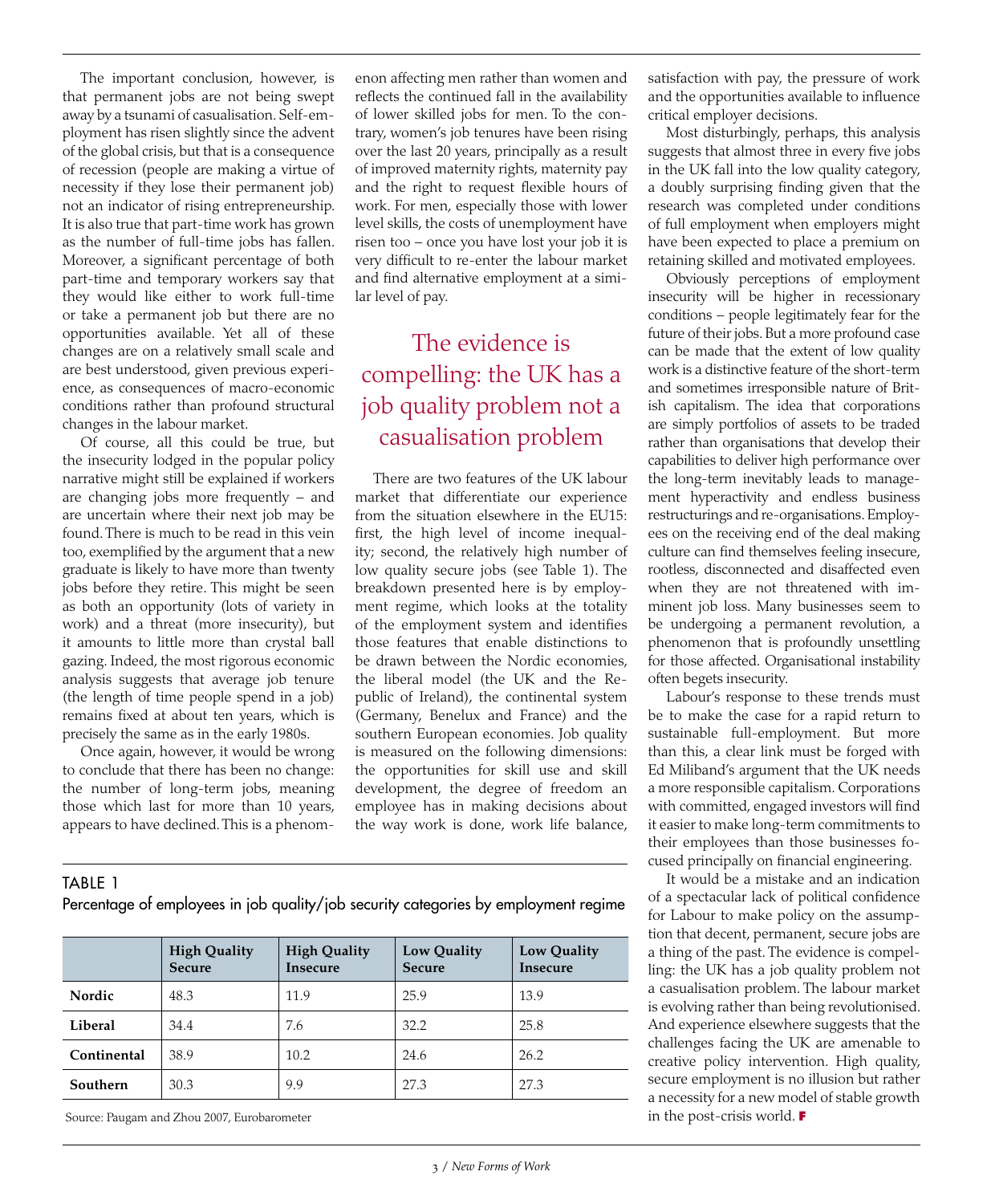

# New forms of union

Protecting working people from exploitation and securing the full fruits of their labour cannot mean the same in this fragmented but networked 21st century as it did in the 20th, argues *Chi Onwurah*

SOLITARY, POOR, NASTY, brutish and Short: that was how the 17th century philosopher Thomas Hobbes described life without legitimate – and active – government. But increasingly it seems an apt description for the working lives of all but an elite few. Not short in overall terms, but part-time or based on short-term contracts, or prey to dismissal or redundancy in an increasingly insecure world of work.

Young people entering work today know it is highly unlikely they will have a job for life. It is also less likely they will join a union: membership has halved in the past thirty years and the number of work-based union representatives has dropped by two thirds. Almost half the workforce are employed by small companies, and this proportion is likely to increase as supply chains adapt to globalisation, technology and evolving markets.

So employees are likely to be on their own.

As for poor, nasty and brutish, well as Chuka Umunna remarked in the debate on the Enterprise and Regulatory Reform Bill, the government seems to think that what is really keeping the country in a double dip recession is the inability of employers to fire at will. Few outside the neo-liberal ghetto believe this, but what is true is that small companies do not have the large HR departments which can help nurture employees, ensure managers have the skills to manage effectively and that both understand both their rights and their duties. This makes more likely a working environment where it is each for their own and all against all.

This is a gloomy vision and one which a progressive left-of-centre party must address. Labour's answer must not be to attack workers rights but to strengthen them, and ensure that working people are neither alone nor lacking in the skills to benefit from a dynamic labour market.

The decline of the workplace is seen as denying unions their key organising dynamic. But unions could be the killer app, the twitter of the networked worker.

And there is reason to believe this is possible. In their recent book, *Gardens of Democracy: A New American Story*, Eric Liu and Nick Hanauer point out that we have been co-operating for longer than we have been competing and argue that this century will see an evolution from atomistic individual units to networked reciprocal communities.

Labour needs to recognise this. Protecting working people from exploitation and securing the full fruits of labour cannot mean the same in this fragmented but networked century as it did in the 20th.

We must redefine collectivity to enable individuals working alone or in small companies to access the support and protection they need. The decline of the workplace is seen as denying unions their key organising dynamic. But unions could be the killer app, the twitter of the networked worker.

There is evidence the decline of the union footprint has contributed to an increase in low level conflict, individual employment law cases, employment tribunals, and a decrease in wage levels in the absence of shop stewards to mediate and collectively bargain.

Unions need to be able to organise and offer support across different companies. There are already examples of unions agreeing minimum wage levels for industry sectors to which companies adhere to show they are 'best practice'. The public sector can give an active lead in supporting such standards through its procurement and employment practises.

In such circumstances withdrawal of labour cannot not be the principal weapon. Part of the value that unions bring includes enhancing the value of labour for both employees and employers. Unions can help employees develop the right skills for the next job, as they already do for around 150,000 people every year, tackling key skills barriers in the interests of employers as well as union members.

Research by the TUC shows that employees still see a strong role for unions in protecting and developing working rights and conditions, but recognise increasingly that unions can help in skill development and general wellbeing. Interventions on health screening, smoking cessation, stress management, alcohol awareness, diet and exercise yield long term health benefits across the social spectrum. Interestingly, employers too are advocating a strong role for unions here, recognising the 'bottom up' approach is much more successful and sustainable than management instruction.

Supporting 1000 people in dynamic relationships with 1000 different employers requires a different skill set from simply representing 1000 workers in negotiations with one employer. But it is a challenge that has to be addressed. The fragmentation of the workplace need not be a barrier to a virtual presence on the 21st century 'factory floor'. Certainly the technology is in place to help.

And an active government can help ensure the right level of transparency so that responsible employers can be recognized by employees, customers and shareholders alike.

The future of work will be changeable, adaptable, evolving. It is right that employers and employees seek greater flexibility in order to succeed in this competitive environment and that we support progressive innovation across working and employment models. But we must make sure flexibility does no translate as insecurity. One thing is certain: strong, sustainable and productive economies are not built by a scared, insecure and badly paid workforce. Good employers and confident employees know that. **F**

*Chi Onwurah is MP for Newcastle Central & Shadow Minster for Innovation & Science*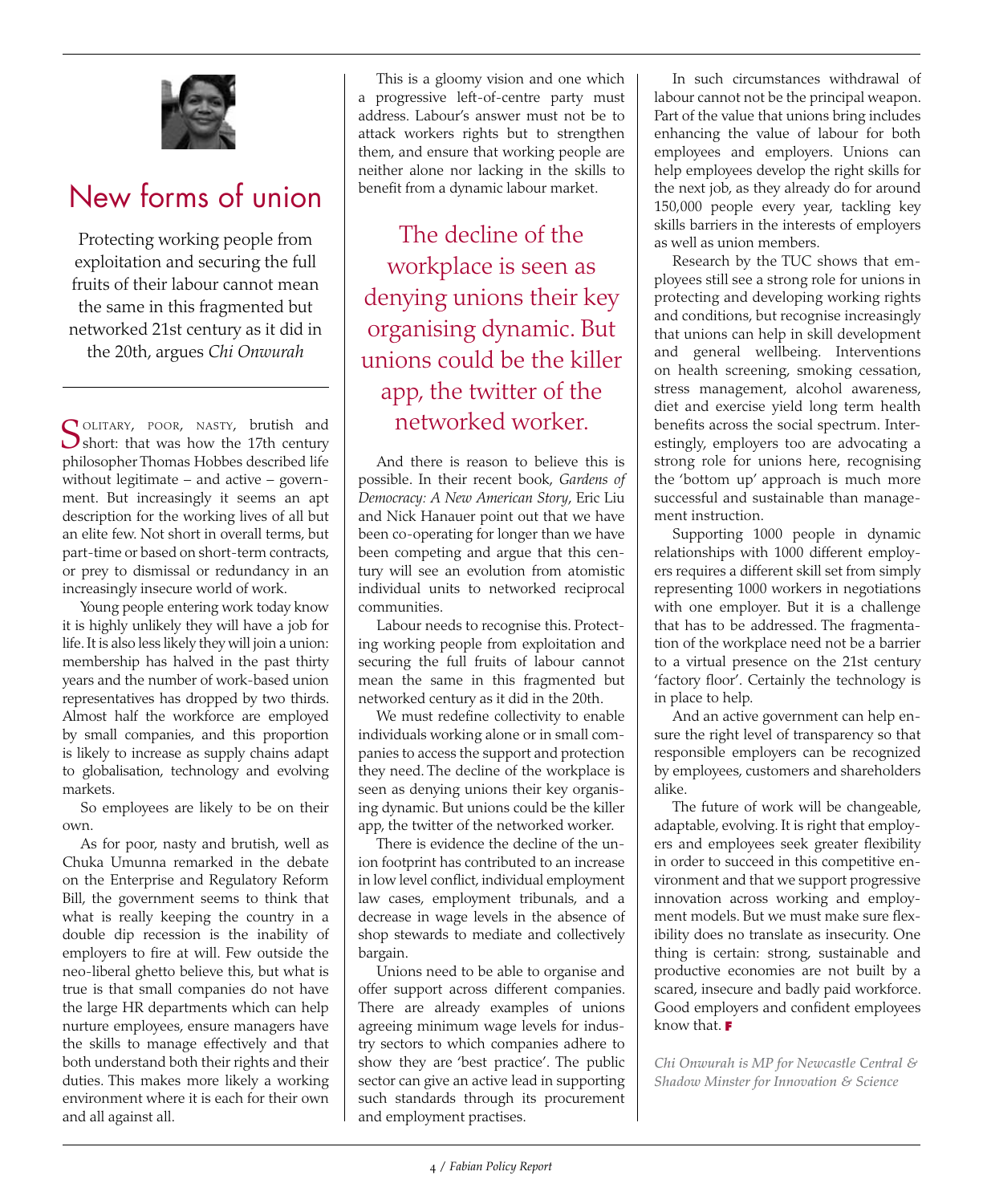

# Future present

The workforce of the future is already here, writes *Sara Horowitz.* Unions have to deal with this new reality – or risk becoming irrelevant.

The workforce is changing, across the globe and particularly in America.

In the United States, we're seeing a massive and accelerating change. The last time the government counted (before the recession), one in three workers here was 'independent.' That's 42 million selfemployed business owners, entrepreneurs, part-timers, and consultants.

Many of these workers are in the creative classes. When most Americans hear the term 'freelancer,' they picture younger people working in graphic design, computer programming, or media (film, television, or journalism). There is some truth to that stereotype – a significant majority of Freelancers Union's 180,000 members fall into those categories.

But that doesn't tell the whole story – and, in fact, misses just how significant the shift to independent work has been. We are seeing more and more non-traditional freelancers joining the union, like nannies, lawyers, real estate agents, financial services providers, yoga instructors, and people looking to simply exit the increasingly unfulfilling corporate world. And people of all ages are finding a new home in the freelance world.

When I started Freelancers Union in 1995, independent work was littlediscussed and even less understood. Many people assumed no one chose to be freelance, but rather ended up that way as a result of downsizing or poor job prospects. There was a saying that "'freelancer' was just another word for 'unemployed.'"

Of course, that was never the case, but as more and more people have shifted to this way of working, it is becoming an increasingly attractive alternative for people from many industries.

We recently asked our members what they like most about being freelance and the theme was consistent: freedom.

In the words of one member, freelancing "gives me the freedom to choose clients, work schedule, vacation, and pretty much everything related with work."

Another said they love "being able to take creative risks and not always colour within the lines."

While "freedom" is the watchword for the new workforce, they also know better than anyone that true independence actually requires interdependence. The most successful freelancers are the ones with the most robust networks – people they can call on for gigs, ask for guidance, and turn to when they're overloaded.

We're seeing freelancers employ that same 'network effect' to their economic and consumption power. They are joining together to group-purchase needed products like tax and design software. They're forming groups online to provide advice. They're taking to social networks to commiserate and work through everyday challenges.

What I really see developing in these conversations and connections is an entirely new economic model, one that weaves together companies, entrepreneurs, workers, and other organisations favoring long-term sustainability over short-term profit and shared power over top-down control.

Social enterprises, benefit corporations, credit unions, employee-owned businesses, and traditional co-operatives are on the rise, taking up a larger and larger share of the economy. America's 30,000 coops alone produce \$500 billion in annual revenue and employ more than 1,000,000 people.

This is not a boutique movement. And it's one rooted in the successes of history.

Early 20th century unions like the Amalgamated Clothing Workers of America (ACWA) pioneered more sustainable, mutually supportive ways of building economic and spiritual solidarity.

The ACWA used the dues it collected to build affordable, social-purpose businesses like housing, banks, medical centres, and insurance companies. These sustainable businesses – where revenues exceeded expenses – meant workers didn't have to rely



on government or corporate benevolence to meet their challenges. They did for themselves.

The government, though, must play a catalysing role in supporting new workerfounded institutions. The laws and regulations that gave rise to today's unions were written to fit a manufacturing economy – not today's gig economy.

Just as mass production unions of the 1930s had to evolve from the craft union model of the 1860s, we too have to come up with new kinds of models for this new workforce. It is a high-reward investment to use the tax code and other government levers to promote, grow, and sustain these new institutions.

Of course, this new workforce doesn't share a factory floor, where organising is helped by proximity. Instead, unions must find new ways to connect these workers virtually and empower them to selforganise around shared interests. That will take significant creative and innovation within the labour movement.

The workforce of the future is already here. Labour unions have to deal with this new reality – or risk becoming irrelevant. The adaptive, responsive, centuries-old history of labour in America makes me optimistic we will adjust, learn from the past, and lead the future. **F**

*Sara Horowitz is Founder and Executive Director of Freelancers Union*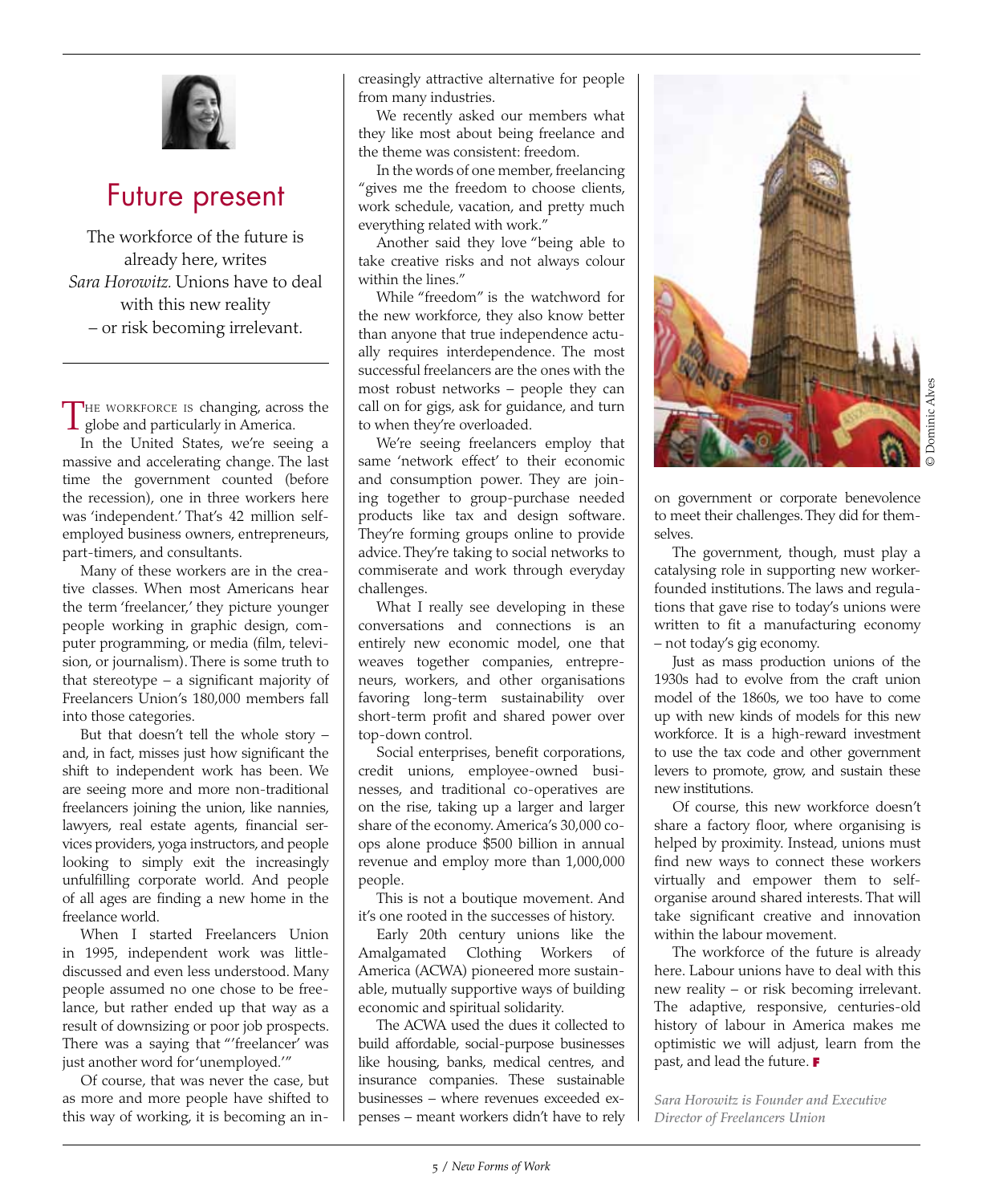# Policy fit for purpose

Freelancers are a distinct group in the labour market and require a distinct policy offer, argues *Patricia Leighton*



*Patricia Leighton is Emeritus Professor of Employment Law at Glamorgan University and Professor, IPAG Business School, France*

THE PROBLEM WITH 'flexibility' as a labour<br>market concept is that it has always been essentially ambiguous. Who is the flexibility for? There is the 'push' flexibility for employers who can organise their skills supply to suit their needs, often at the expense of job security of workers. Or there is the flexibility of 'social pull' for workers who welcome job sharing, homeworking and other work patterns that provide 'work-life' balance or suit their own flexibility needs.

One group in the labour market has no confused thinking on the matter. These are the freelancers or what we call 'IPros' (independent professionals) who generally relish the idea of working flexibly, though they recognise that the price for working independently is sometimes high levels of financial and other risk. They take that risk on board.

An IPro may be a member of a regulated profession like law or accountancy, or they may be a 'new' professional in a less regulated occupation such as IT, design, writing, translating or consultancy. They may or may not operate through a limited company, may or may not use employment agencies to obtain assignments, may or may not work collaboratively with other IPros and, importantly, may or may not self-define as an 'entrepreneur'.

This last point is one of the central dilemmas of IPro working. Essentially, are they a distinct element of the labour market? Or, part of business and enterprise? Are they small and medium enterprises? This is an important issue, because in policy development terms, IPros often fall between

government departments and can be then left out in the cold. In EU terms, efforts to get IPros onto EU agendas run up against whether they are the responsibility of the department (Directorate-General in European Commission terms) of Employment, Enterprise or even the Single Market? Even academic employment lawyers, having devoted pages of case-law and debate to the thorny question of how do you differentiate the employee from the self-employed, then despatch the self-employed into oblivion.

### Who are they?

The first point to be made is a critical one. If we define IPros in terms of high skill and generally a high level of educational attainment and then disaggregate them from the generality of statistics on self-employment, they are a dramatically increasing element of both the UK and EU labour market. It has been recently reported that between 2008 and 2011, their numbers increased by 12.5 per cent, during a recession and decline in self-employment generally.<sup>1</sup> In some EU states the growth has been well in excess of that. For the UK the figure is 24 per cent, accounting for over 1.6 million people in 2011. It might be noted that there is no research evidence that supports the idea that these people are forced into IPro work due to lack of permanent employment. Generally they have freely chosen to work this way, and equally importantly, regularly conducted surveys from the UK, Netherlands and Australia tell the same story, that many have rejected standard employment. They tend to

dislike working in bureaucratic, hierarchical organisations and even 'office gossip and backstabbing' and seek autonomy. Their commitment is to their skill or occupation and not to an individual employer.

What is remarkable about research data on IPros is the consistency of findings across occupations, across countries and even continents.<sup>2</sup> IPros report that they have very high levels of job satisfaction and self-respect, and they feel valued by clients and others. They look forward to Monday mornings!

The emerging research on this important and talented aspect of the labour market reveals a distinctive, highly motivated and self-reliant group. Research also dispels many preconceptions. Although traditionally many IPros move to self-employment after a period as a standard employee and the group was male dominated, we are now seeing younger people working as IPros directly after qualifying, and increasing numbers of women.

### The policy challenges

The first challenge is to explore the research data. IPros are not 'failed employees', are not to be simply merged into the SME agenda and need to be recognised and responded to in a distinct way. This is not easy, not least because we still need to learn more about them (a current project, sponsored by EFIP – The European Forum for Independent Professionals – is on-going and will be published in early 2013). We need to move away from debates that depressingly focus on IR35 – Labour's tax legislation, continued by the coalition government, designed to tax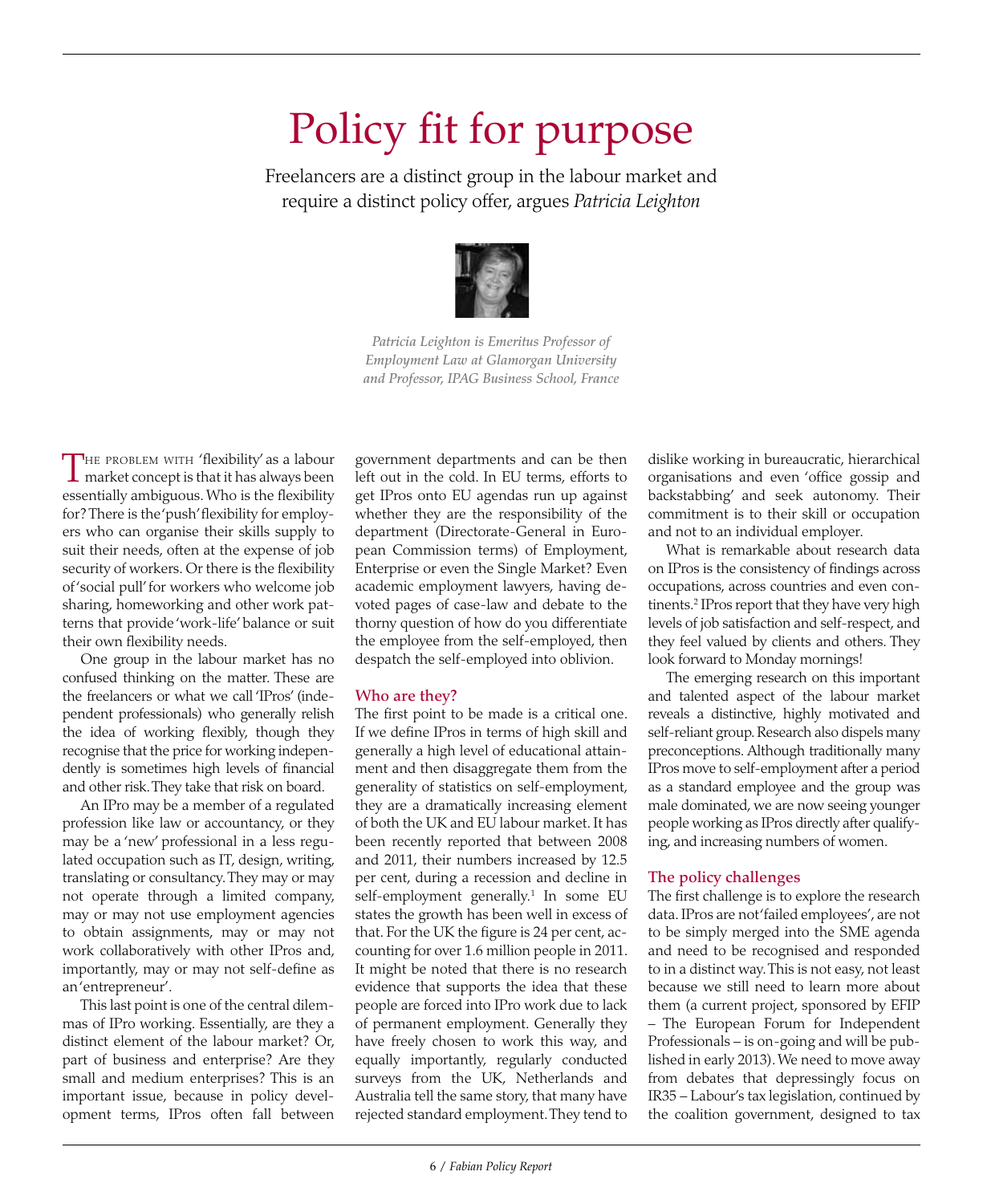

'disguised employment'- expenses' fiddling' and 'sham' employment relationships. There can be no defence of tax evasion and shams. But policy needs to develop in a positive, not defensive and negative way. We need to find the right regulatory and supportive framework for IPros. Most importantly, they need to be actually on policy agendas

### What seems to matter is macro policy-making and the 'signals' given out by government

What are some key issues? In the UK but not in a majority on EU states, IPros do not enjoy social security rights such as sickness or injury pay, pay when without a contract and cannot exercise the core employment protective rights. If they are 'nano-businesses' there is a certain logic in this UK approach. But should all at work have a 'floor of rights'? If not, how and where should IPros be represented and their concerns responded to? What of their need for 'up-skilling' and life-long learning? Can we really afford to leave all of the costs of this to be carried by individuals or should the economy see the value of investing in this group?

We urgently need to understand the economic, social and cultural conditions in which independent, innovative and self-supporting individuals thrive. The data from GEM 2011(The Global Entrepreneur ship Monitor) has much to draw on. What seems to matter is macro policy-making and the 'signals' given out by government. Comparatively, the UK scores quite well, for example, on the openness of its markets and level of regulation, but much less well on support through education and training, research and development, financial sup port, along with cultural support: i.e. those signals given out by government.

Overall, this is a talented and valuable group of people. It seems increasingly im portant to make a relevant policy response to them. **F**

2. For example, see Eurofound 2010 Survey of Working Conditions in the EU (2011); EC Entrepreneurship in the EU and Beyond Flash Barometer no 283 (2010); and Notes 1 and 2. Data from USA is in line also.

<sup>1.</sup> Rapelli, S European IPros: A Study (2012) PCG and EFIP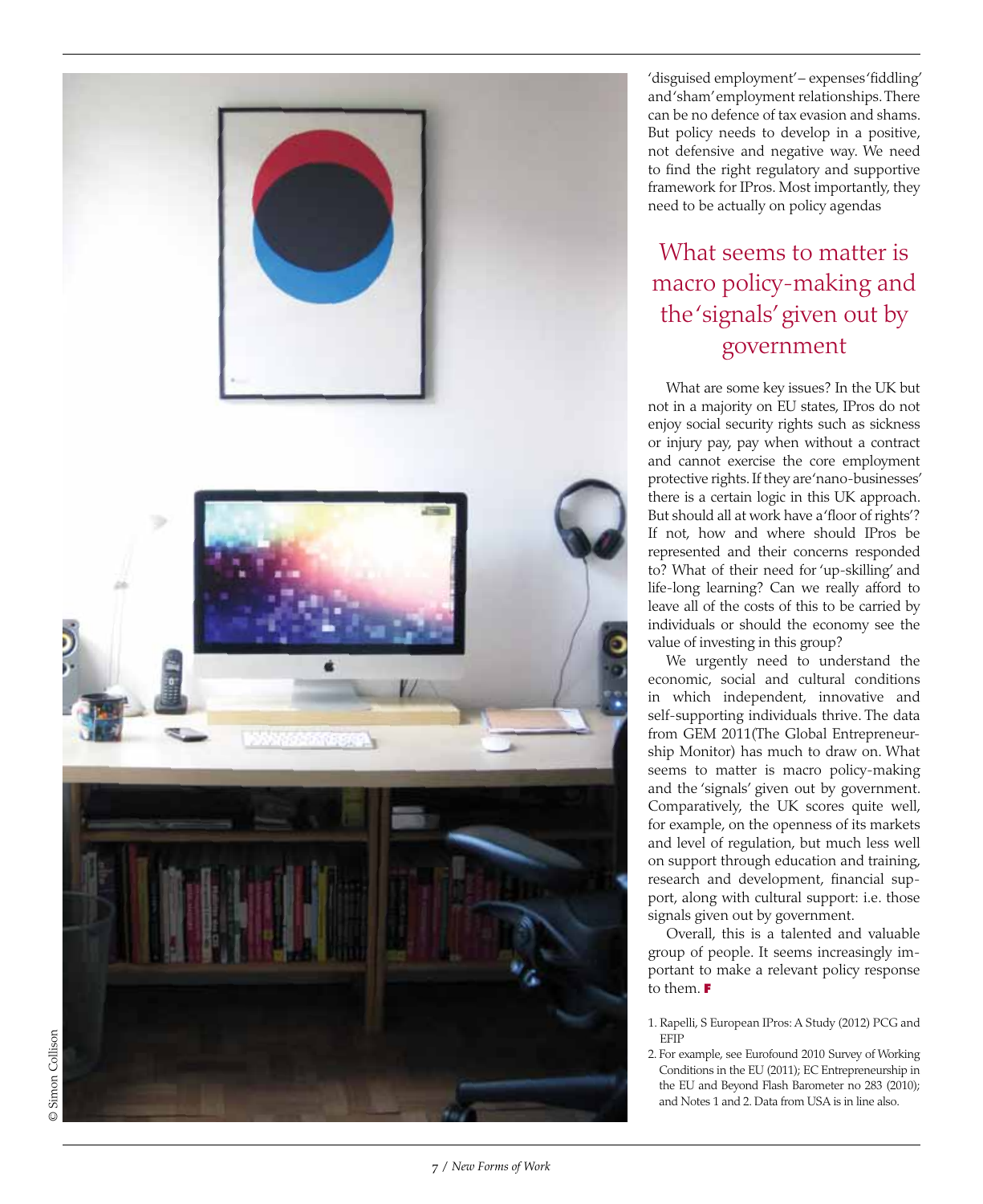# Security for the flexible

The world of work is changing fast but our current system of work support is still designed for traditional full-time work and unemployment. 'Flexicurity' for the self-employed could support a vibrant new economy, suggests *Erika Watson*



*Erika Watson is an inclusive entrepreneurship consultant, trainer and writer at Greenwellfuture.com. She is also editor of Prowess 2.0 Women in Business*

THE UK WILL need entrepreneurial talent and innovation if we are to pull through and thrive after the great recession. The summer's Olympics showed what can be done when the infrastructure is in place to nurture, identify and support talent. Our economic future depends on small business: that's where most of the new jobs will come from. But while government rhetoric, whichever party is in power, champions the self-employed risk-takers who'll make it happen, in reality they receive very little support. Rising flexibility is instead matched with diminishing security safety nets. Increasingly only those with personal wealth or assets are in a position to 'go it alone'. Team GB Enterprise is anything but fit for the future.

#### Where we are now

Our economy is undergoing a fundamental restructuring. Self-employment is at an alltime high. Chartered Institute of Personnel and Development research shows it has absorbed around 40 per cent of employee jobs lost since the recession began: 14 per cent of the working population in the UK are now self-employed, over 4.1 million people. Many commentators believe the shift is permanent: even more of us will become self-employed, flexible workers in the post-industrial, global economy.

In fiscal terms, the implications are initially worrying. Over half of the selfemployed earn less than £10,000 from their business ventures each year, according to HMRC. It is estimated that 83 per cent earn less than the average wage. With self-employment taking the place of a good proportion of lost public sector jobs it is little wonder that GDP has declined while employment appears to be holding up.

The shift from employment to selfemployment is likely to mean significantly reduced tax revenues for the exchequer and increased vulnerability for workers. Pensions are a pipe-dream for most of the self-employed. There is often no sickness or maternity leave provision, little to reinvest in training or development.

To some extent the self-employed trade income and security for the immense psychological benefit of having control over their working lives. People who work for themselves, in common with those in higher-status jobs, generally have a greater sense of well-being. In the longer-term of course everyone who works for themselves hopes to be able to establish security and prosperity. And large numbers do. Firms with fewer than five employees accounted for over 50 per cent of new jobs in the UK between 2001 and 2008. Most new jobs in the next 15 years will be created by businesses that don't yet exist.

Just like our Olympic medallists (those with a private school education were

around five times as likely to win a medal), having personal wealth and assets makes a huge difference to business success rates. Privilege alone isn't enough of course, but it can keep you in the game long enough to benefit when a break comes along. It can also provide investment capital or financial leverage; there is a relationship between the level of capitalisation and business success.

As in other areas of life, like sport and the creative industries, where there's no easy way around the immense hard work, commitment and talent needed to succeed, entrepreneurship can sometimes offer a better route to upward social mobility than paid employment. But while we all celebrate the rags to riches success of Mo Farah and Jessica Ennis, Alan Sugar and Michelle Mone, the reality is that in all of those areas of achievement you still have a much greater chance of success if you start from a privileged background. Social mobility has narrowed and inequality has widened in the UK. In the last twenty years we've moved from being one of Europe's most equal societies to one of its least equal. We've become a more rigid society where more people are stuck in the same social and economic groove as their parents. The health and social costs are high. And the cost of squandered potential is higher still to our future prosperity.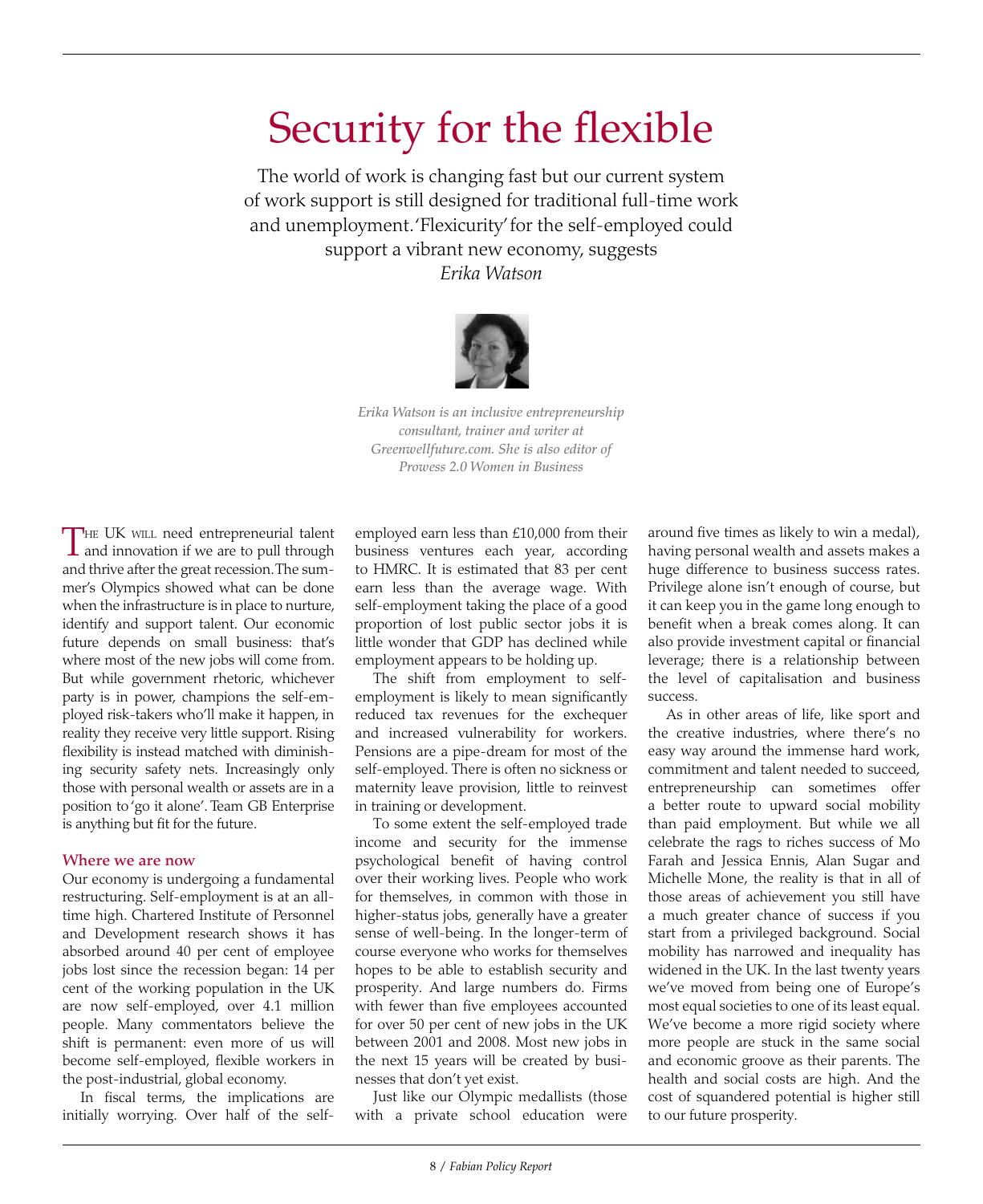The world of work is changing fast. Our current system of work support is still designed for traditional full-time work and unemployment. Unions have rightly fought for and won greater rights for agency workers and other salaried-workers-in-flexibleclothing. But the growing numbers of genuinely self-employed fall largely outside industrial structures of representation, support and security.

The self-employed, as a group, have little bargaining power. Instead of being seen as an economic opportunity by government, they are easy pickings for deficit reduction. Working tax credits, which have provided a buffer to the downward push on incomes and increasing inequality wreaked by globalisation, are being axed by the coalition government and replaced by universal credit. Over 900,000 families on working tax credits are dependent on some income from self-employment; 600,000 have a self-employed person as the main earner and 390,000 have income from self-employment only, figures from the Department for Work and Pensions (DWP) show. The draft regulations for universal credit for the self-employment propose a new job seeker's allowance or disability living allowance type regime of intensive assessment. Start-ups, early stage businesses and the low-paid selfemployed will need to provide regular reports on their efforts and monthly cash-flow information to the DWP. And if they are not earning the equivalent of the minimum wage within a one-time oneyear period, they'll be 'required to seek other work'. In reality, most businesses take more than one year to establish and they do much better with real investment and support. The punitive approach is likely to push more 'off the books' into the informal sector, with less tax paid and less chance of business growth, employment and tax revenues in future: a downward spiral for us all. Training and development support for those becoming self-employed is a similar story of neglect or avoidance from recent governments.

In common with our winning Olympics strategy, recent governments have also had occasional, selective schemes focused on 'picking winners': identifying and getting behind the small number of start-ups with the perceived potential for high-growth. But unlike the Olympics, Team GB Enterprise lacks the grassroots infrastructure

which has supported increased engagement with sport at all levels. High-growth 'gazelles' are important, but they create just one third of the new jobs created by microbusinesses. They are also notoriously difficult to identify in the early stages, especially by government. And they are more likely to thrive in areas with a larger number of small businesses. An environment where microbusiness start-ups are effectively supported has wider benefits.

### In all areas of achievement you still have a much greater chance of success if you start from a privileged background

Some European countries have begun to develop employment law frameworks that enable a more effective balance between security and flexibility. 'Flexicurity' has been taken up most enthusiastically in Denmark, as Wilson Wong details over the page. There, employment law around hiring and firing has been weakened in return for a much more robust and respectful system of support and security for people between jobs. Government shares the greater risks of insecurity through accessible lifelong learning and retraining programmes, job and career development and enhanced levels of unemployment benefit.

Understandably unions across Europe have resisted flexicurity. Hard-won employment rights once lost will be almost impossible to regain. Flexicurity may make sense as a reframed social contract for a faster-moving, globalised economy, but workers will want absolute confidence that successive governments will keep their side of the bargain.

Flexicurity for the self-employed makes more immediate sense. The pillars of flexicurity are fundamental for small business success. They include: life-long learning (maintaining up to date skills is a massive issue for small businesses); effective state-backed social insurances (this would enable businesses to deal with critical business shocks, such as losing key customers, sickness or maternity); and more reliable contractual arrangements (cash-flow issues caused by late or non-payment of customers' debts are the biggest cause of business failure). In essence, flexicurity for the selfemployed would provide the support and security to make Team GB Enterprise fit for the future.

Unions and associations for the selfemployed have a role to play in providing a collective response to some of those needs. Some like the Musicians Union are already doing a great deal to support the collective interests of self-employed members and there is surely an opportunity here for other UK unions to widen their remit to welcome this new generation of vulnerable workers.

Accessible business support and finance programmes like microcredit and 'community development finance initiatives' (CDFIs) can help even the playing field too. But while unions, associations and CDFIs can mitigate some of the insecurities, and provide a voice to promote common interests, government also needs to play its part by providing a fair level of security to balance the risks of flexible own-account working and increase the odds of business success and growth.

#### **Conclusions**

The new self-employed are different. While the traditional, male-based self-employed trades have stagnated or declined during this great recession, the new self-employed are more likely to be female, knowledgebased workers and middle-class. Some will have the assets and personal wealth to remain secure while their business takes root and starts to grow: a redundancy cheque, savings or inheritance. But most people in the UK have no such personal safety net: one in five has no savings at all and a further 35 per cent have savings of less than £500.

A laissez-faire approach to sporting success delivered one meagre gold medal in Atlanta 16 years ago. We can expect no better from laissez-faire enterprise. We will all benefit, from increased enterprise-led employment, tax revenues and innovations, when we have an economic infrastructure which supports enterprise for the many, not just for the few. **F**

- 1. Botham, R., & Graves, A., (2011) Regional variations in new firm job creation: The contribution of high growth start-ups. Local Economy March 2011 vol. 26no. 2 95–107
- 2. Botham, R., & Graves, A., (2011) Regional variations in new firm job creation: The contribution of high growth start-ups. Local Economy March 2011 vol. 26no. 2 95–107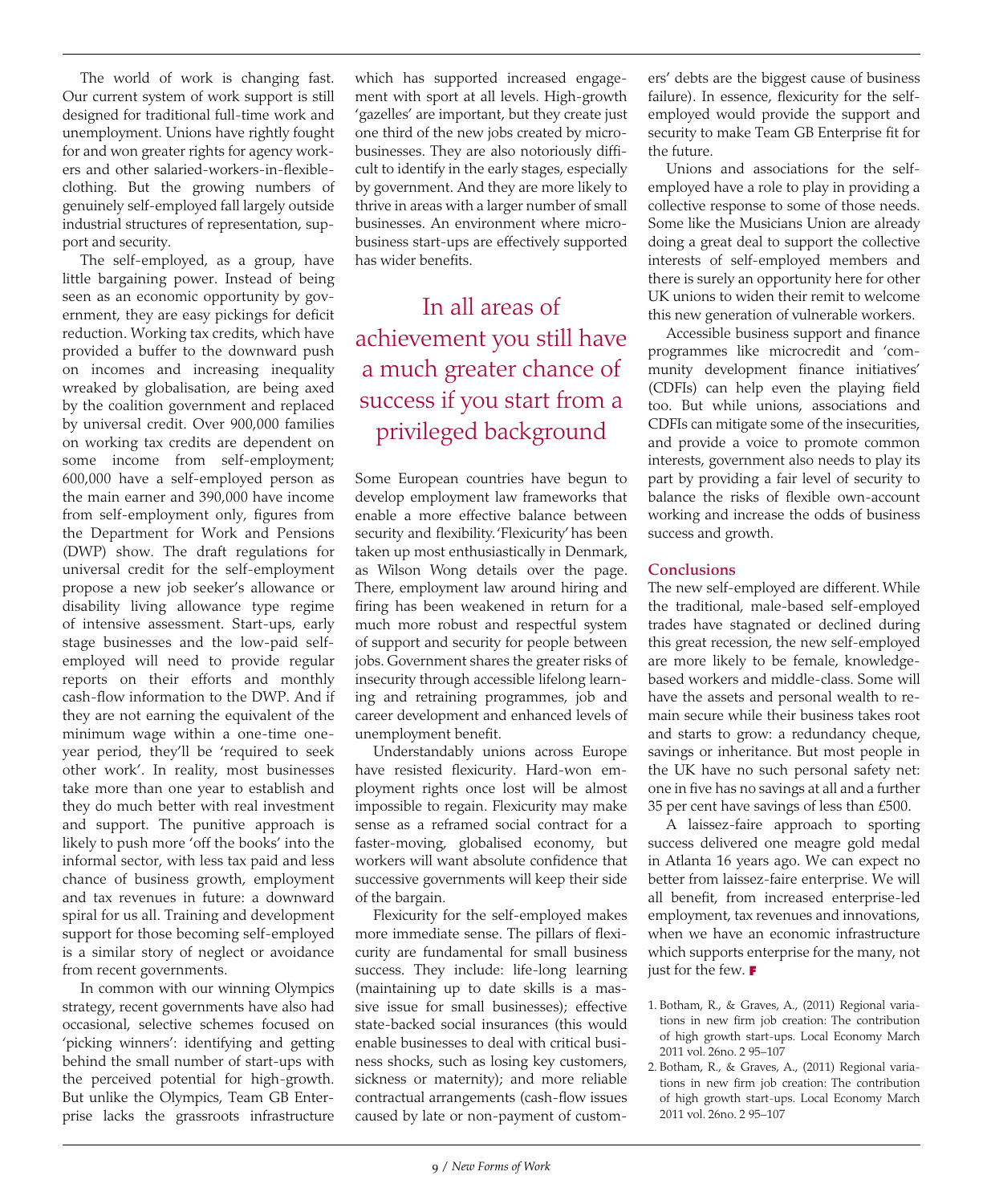# The new deal for Britain?

In Denmark, high mobility between jobs is combined with a comprehensive social safety net for all those who leave employment and an active labour market policy. *Wilson Wong* investigates whether this could be a viable model for the UK



*Wilson Wong is a former senior researcher at the Work Foundation*

RECENT DECADES HAVE seen fundamental<br>changes in the employment deal offered to workers throughout the UK. For many, these changes have meant reduced pay and benefits, erosion of pensions, increased job insecurity, the probability of having to work many years beyond 65 and limited job mobility. In effect, the onus for remaining gainfully employed in decent jobs – jobs which provide good work on a fair return – have shifted substantially to individuals and households.

This shift is consistent with a liberal political culture in which the state seldom intervenes in the affairs of private actors. National policy since Margaret Thatcher has focused on labour flexibility, with job security enshrined as individual legal employment rights, such as the minimum wage introduced by Tony Blair.

In the past (largely economically benign) decade, the effect of this 'state-lite' approach in the UK labour market has witnessed growth in high-skill, high-wage professional and managerial occupations and insecure lower paid service occupations with a distinct hollowing out of middle-wage occupations. Work by Paul Sissons for the Work Foundation has shown that the largescale job losses in the post 2008 recession were in routine manual and non-manual occupations, accelerating existing trends in the structure of the UK jobs market.<sup>1</sup> This 'hourglass' labour market poses a threat to

the traditional promise of earnings mobility through hard work and career progression.

This is in sharp contrast to the Danish employment deal. The Danish model often described as a 'golden triangle' combines high mobility between jobs with a comprehensive social safety net for all those who leave employment and an active labour market policy. Theirs is the archetype of 'flexicurity' and has been successfully adapted to the Scandinavian economies of Norway, Sweden and Finland.

Like Britain, Denmark has liberal employment protection. In fact, Danish employers can and do hire and fire at will. Close to a quarter of Danish employees are affected by unemployment and receive unemployment or cash benefits every year.<sup>2</sup> However, their comprehensive social security system, unlike Britain, is comparable to the other Scandinavian welfare states. The basic income replacement is 60 per cent, which may be enhanced by additional insurance top ups to 90 per cent. Even with the austerity measures introduced by the Danish government in June 2012, the income replacement period is still a credible two years down from four years.

For clarity, labour market flexibility here refers generally to the scope of employers to adjust the number and skills configuration of their workforce. Although often constructed by economists and politicians as a desirable trait, a consequence of labour

flexibility-mobility is a disincentive at firm level to invest in education and training. After all, the firm can buy-in new skills from a fluid labour market. From the employee perspective, the aim of employment is to optimise return on their skills – all very short-term.

In Denmark, the state retains a pivotal role in ensuring labour employability through active labour market policies. Denmark's comprehensive public training and education system corrects potential 'market failure' from high mobility, making Denmark's vocational training for adults the top of the EU league table. These interventions are integral to the effectiveness of Danish flexicurity in delivering the skills demanded by employers, enhancing employability with a highly skilled responsive labour force. A 2007 study by the Danish Economic Council3 compared two groups of citizens who had been unemployed for about 18 weeks. The first group had to participate in job search assistance programmes, training and frequent meetings with jobs officers for at least three weeks. A second control group was left alone. Those in job activation had an exit rate from unemployment about 8 per cent higher than the control group. After 40 weeks of unemployment, the exit rate was still a significant 3 per cent higher. However, up to 2008, this success was delivered within a benign global economy with high growth and low inflation. Increases in real income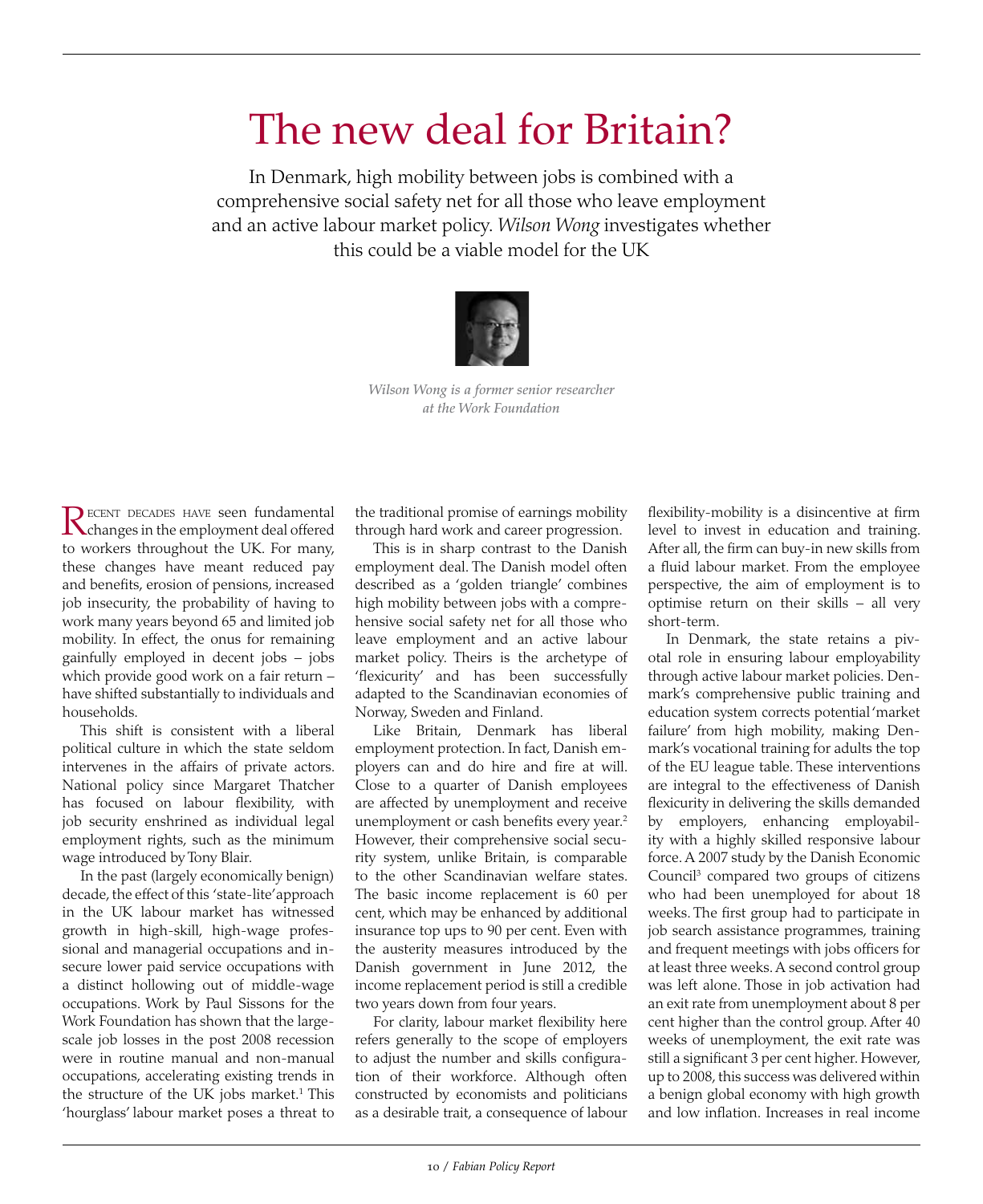could be sustained with low nominal wage increases.4

At the heart of the Danish (or Scandinavian) model is a deep trust between state and citizens which put the welfare of citizens at the centre of a compact where workers are prepared to forego conventional job security for long-term employability. Citizens also trust the state to deliver an effective and efficient system of active labour market policies that ensure a positive time-limited transition between jobs. All the actors – state, employer and workers – genuinely believe that they are collectively building a future together.

Adopting flexicurity and active labour market policies modelled on the Scandinavian countries appear attractive but many remain unconvinced that combining flexibility and security is affordable and can be delivered convincingly without jeopardising international competitiveness. The quality of government and governance is also a major caveat. All the evidence suggests that a successful flexicurity model, which gives companies the flexibility to hire and fire employees and adjust their work hours, while supporting job-to-job transitions and providing laid-off employees with solid benefits and job re-training programmes, can help fulfil Europe's promise of both economic sustainability as well as human development – but only with painful structural adjustments.

### Flexicurity – a model for the UK?

Flexicurity coupled with active labour market policies has several distinct advantages. It redefines security in terms of employability and credible income replacement for a limited but fair period of adjustment. It secures the compact between state and citizen that in exchange for higher taxes, there is a reasonable social safety net and access to employability enhancing learning and development. The infrastructure for flexicurity encourages workers to improve their skills and re-train, reducing skills obsolescence in the national labour market and dependency on immigration to fill gaps. The reduction of individual risk encourages workers to see employability over a longer time-horizon with opportunities to respond nimbly to changes in international markets, technology and often to explore and initiate new solutions and ways of working. Active labour market policies reduce the interval of worklessness and thus overall well-being



of the working age population given that decent work is a significant contributor to well-being.

However despite this, Britain's projected budget deficit of £126 billion for 2011–12, according to the Office for Budget Responsibility, and Anglo-American aversion to high taxes, suggests the idea of flexicurity is stillborn. But what is the long-term cost of the status quo – a laissez faire approach to labour market policy?

With unemployment above 8 per cent, the UK consistently records vacancies in excess of 450,000 every month; jobs that the local labour force do not seem able to fill. In the 2011 Work Foundation study identified the dangers of a laissez faire approach to national labour planning. The trend in jobs in the UK is to generate more poor quality jobs with all the proven issues of ill physical and mental health – another huge cost to the public purse.

The urgent need to have in place a vision of how Britain is going to deliver decent jobs and generate wealth for future generations was highlighted by the Business Secretary Vince Cable's open plea to the Prime Minister to introduce a coherent industrial policy and his warning that "market forces are insufficient for creating the long term industrial capacities we need." His call for an industrial policy is supported by many including The Confederation of British Industry (CBI) and NESTA. I would add that given the opportunities presented by an overhaul of benefits by the Department for Work and Pensions, there is a unique opportunity to link industrial policy with active labour market policies and the social safety net to ensure that Britain is able to deliver the jobs and the wealth to future generations

None of this can be achieved without a Herculean dose of courage and vision. In 2001, Denmark's flexicurity and active labour market policies cost 3 billion DKK (approx. £320 million). That's for a population just over 5 million. Setting up a similar model in the UK will be eye-wateringly costly. The gain is to re-negotiate the relationship between state and citizen. As the UK statistics on industrial action suggest, there is a crisis of trust and confidence in the determination of labour market policies in this country. The trade unions since Thatcher have played a marginal role in the national conversations on policies. Adopting the principles of flexicurity would re-define the role of trade unions as an integral part of policy setting. Without their participation and others like work councils it would be impossible to make the shift to a more interventionist state, higher taxes and greater accountability for the quality and effectiveness of active labour market policies.

David Cameron and George Osborne declared that tackling the fiscal deficit was a national responsibility and that "we were all in this together". A commitment to flexicurity is not only sensible if Britain does not want to entropy into a low cost, low wage, poor job economy, it is also a genuine expression of this desire for togetherness, because the transition to flexicurity will, like all good medicines, require belief in the solution and a period of pain and discomfort. **F**

- 1. Sissons, P. (2011). *The Hourglass and the Escalator: Labour Market Change and mobility*. London: The Work Foundation.
- 2. Bredgaard, T., Larsen, F. & Madsen, P.K. (2005). *The flexible Danish labour market: A review*. Centre for Labour Market Research at Aalborg University (CARMA). Downloaded on 15.07.2012 from http:// www.tilburguniversity.edu/research/institutesand-research-groups/reflect/publications/papers/ fxp2005-12-larsenmadsenbredgaard.pdf.
- 3. http://www.dors.dk/graphics/Synkron-Library/ Publikationer/Rapporter/For%C3%A5r\_2007/ Disk/Summary.pdf.
- 4. Madsen, P.K. (2006). *How can it possibly fly? The paradox of a dynamic labour market in a Scandinavian welfare state.* In J.L. Campbell, J.A. Hall & O.K. Pedersen. (eds.) The state of Denmark: Small states, corporatism and the varieties of Capitalism. Montreal: McGill University Press.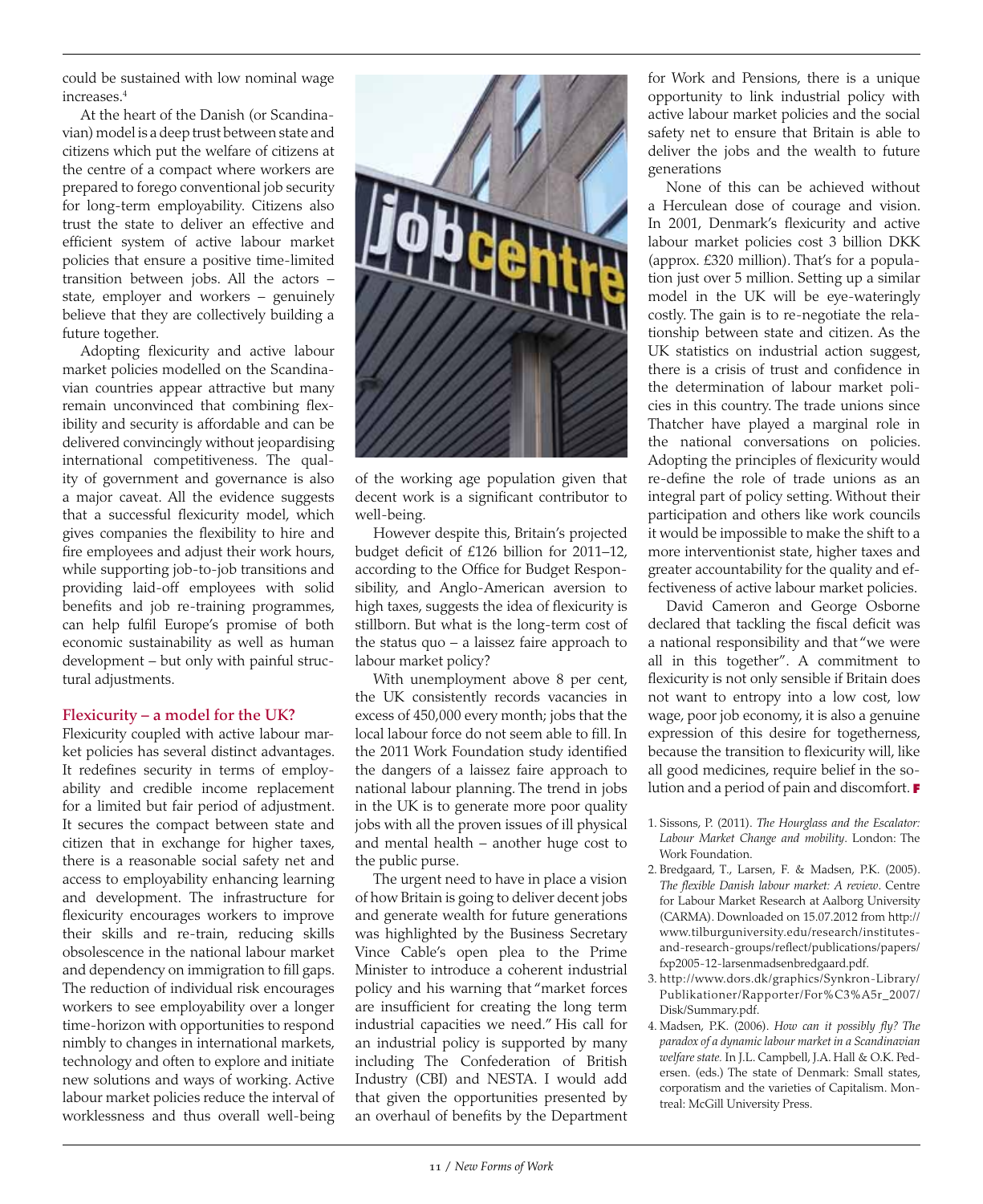

## Clarity and consistency

*George Anastasi* writes that the challenge for the left is to meet the dual aims of ensuring that workers' rights are protected and that everyone pays their fair share of tax, without inadvertently hindering the growth of self-employment with over-regulation.

 $\prod$  is perhaps surprising that despite being in the longest and deepest recession  $\Gamma$  is perhaps surprising that despite besince the Great Depression, unemployment stands at 'only' 2.6 million. Of course, 2.6 million out of work is a high number by any standard, but by rights this figure should be far higher given the severity of the economic crisis. How can it be that there are more people in work now than there were in the less severe recessions of the 70s, 80s, and 90s?

The answer lies with the rise in selfemployment and freelancing. According to the Chartered Institute of Personnel and Development, there are over 4 million self-employed workers in the UK, 8 per cent more than at the beginning of the recession in 2008. Freelancers (a subset of the selfemployed population limited to professional, highly-skilled workers) have also increased in number 12 per cent since 2008 to 1.6 million.

However, despite the obvious economic benefits, the rise in self-employment is being arrested by a confusing jigsaw of policy and regulation. The challenge for the left is to meet the dual aims of ensuring that workers' rights are protected and that everyone pays their fair share of tax, without inadvertently hindering the growth of self-employment with over-regulation. This requires targeted policies which adequately distinguish between vulnerable workers at risk of abuse and entrepreneurs in business on their own account.

The tax system presents a major policy challenge in this regard. Current rules on self-employment lack clarity and consistency, as Stuart Adam from the Institute for Fiscal Studies argues elsewhere in this report. For example, many freelancers operate their own limited companies, rather than being 'self-employed' within the tax system. Agencies will often demand that a freelancer is incorporated to reduce their legal liability. This creates the potential for false self-employment, where employers will force employees to incorporate, thereby avoiding any responsibilities under employment law. The IR35 legislation was introduced by the Labour government to address this issue in 1999, but it has been unsuccessful in tackling abuse (with only a handful of successful investigations in the last ten years) and has been badly targeted, with hundreds of wasted investigations into legitimate freelancers. It is impossible for an individual to know with any certainty whether they are within IR35's scope. Similarly the current government's plans to tax 'controlling persons' in organisations as if they were employees also restricts the ability of freelancers to provide their services in the way that they are used to commercially. This creates a sense amongst the self-employed community that they are the ones being penalised, rather than those businesses or individuals who abuse the rules. Clearer legislation is needed, which better identifies vulnerable workers without targeting genuine freelancers.

### Clearer legislation is needed, which better identifies vulnerable workers without targeting genuine freelancers

This also raises the thorny issue of whether it is right for self-employed workers to pay less tax than employees. The self-employed take on more risk than employees. They do not receive sick pay, or holiday pay, and are only as good as their last contract. Is it right for the tax system to reward this risk, or should this be entirely down to the market? The reality is that the market rewards this risk in some sectors more so than it does in others. Policies

must be targeted to reflect this, supporting individuals in those sectors where abuse is more likely.

Industries such as IT and engineering lend themselves well to project-based work, and because of the specialist skills required freelancers are able to command high day rates. Other sectors are either less suited to freelancing or do not command the same market reward. The creative sectors are traditionally heavily reliant on freelancers. However, day rates are lower than those in IT and engineering. These workers are often less aware of the legislation which exists to protect them. In part because many creative freelancers are comparatively young, they also often have less business and entrepreneurial experience. Providing a targeted combination of business support (such as mentoring) together with advice on legal rights would contribute to the success of freelancing in these sectors, whilst preventing the abuse of freelancers.

Ultimately, better targeting of policy can be achieved by ensuring all stakeholders are engaged in the policymaking process. This approach was taken with the agency workers regulations, introduced in 2010. This legislation has protected vulnerable workers without affecting those at the higher end of the market in business on their own account. The legislation neither severely restricts the market for freelancers nor is it so weak as to be ineffective. Whilst it is not perfect, dialogue with stakeholders and working with social partners such as the TUC and CBI ensured a broadly positive result.

The root of all the regulatory challenges outlined above is in clearly and consistently distinguishing between vulnerable workers and entrepreneurial freelance businesses. This can only be achieved by focussing in on the sectors where there is more likely to be abuse, and by ensuring all stakeholders are consulted in policymaking. The left's challenge is therefore to ensure an open dialogue takes place between freelancers, businesses, and trade unions on issues of contention. History has shown that this can be difficult, but it has also shown that it is possible. Economic growth, low unemployment, and a workforce protected from abuse are in everyone's best interest. **F**

*George Anastasi is Policy and External Relations Adviser at PCG*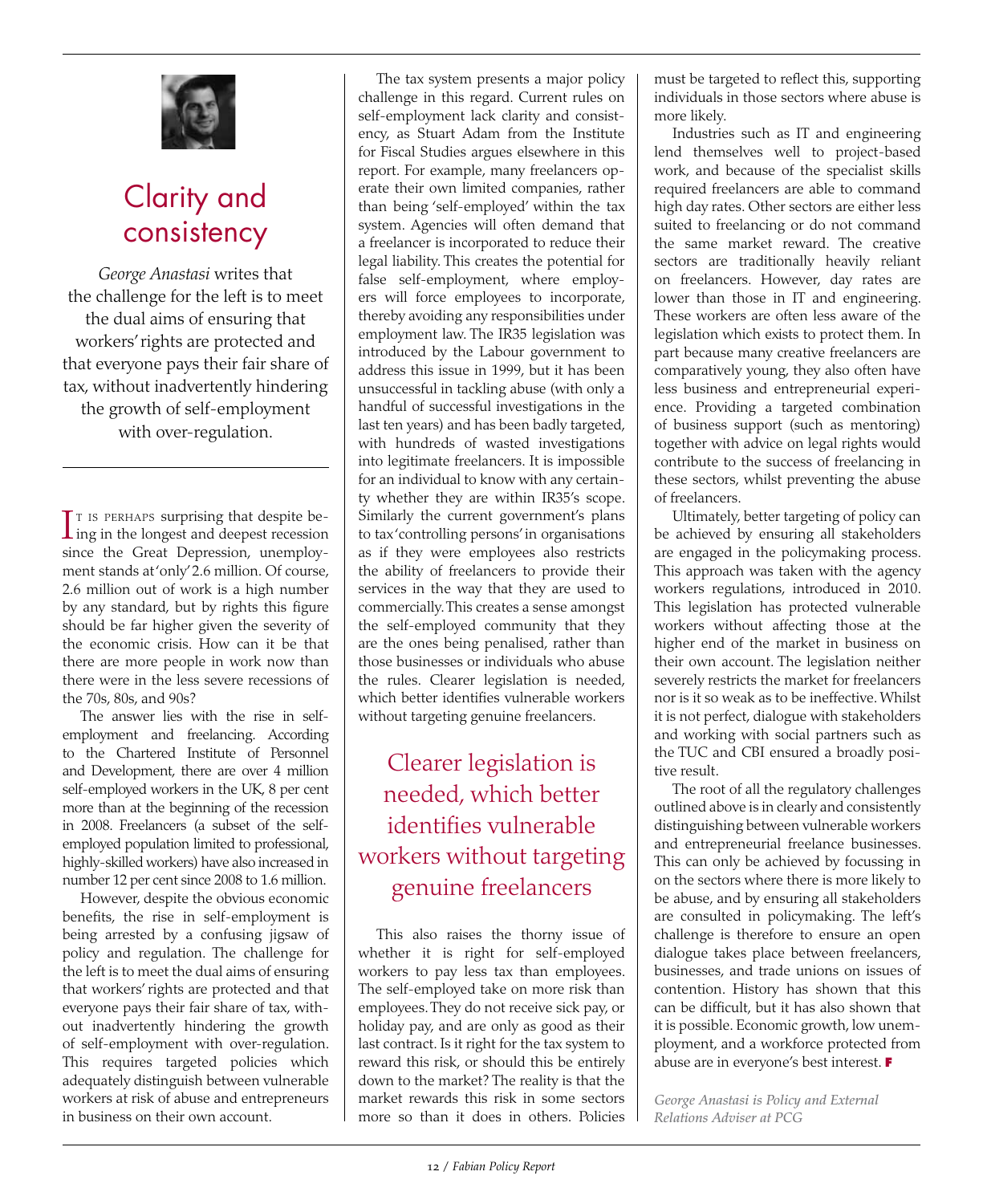

# Taxing employees, the self-employed and small companies

It is hard to find a coherent question to which reduced tax rates for the self-employed and small companies are the best answer, argues *Stuart Adam*

T he uk taxes employees more heavily than people who are self-employed or who set up companies. Self-employment attracts much lower National Insurance contributions (NICs) than employment; while owner-managers of small companies pay no NICs at all if they take a salary equal to the NICs threshold and take the remainder of their income as dividends. As a result, a person generating £400 of income per week will receive £326 after tax if they are self-employed or £349 if they are the owner-manager of a small company; but an employee whose firm is willing to pay the same £400 to hire them will have only £300 left after tax.

In the case of the self-employed, the lower NICs rate is partly to offset the fact that they are entitled to fewer state benefits than employees are. But the government estimates that the value of lower NICs for the self-employed exceeds the value of their reduced entitlement by £1.7 billion.

The recent Mirrlees Review, set up by the Institute for Fiscal Studies to examine the whole tax system from first principles, concluded that there is little justification for applying lower tax rates to small businesses than employees.

The starting point should be to tax economic activity equally whatever form it takes. Whether a person runs their own business or is employed by someone else should be a decision as to what suits them best, taking account of factors such as the money, flexibility, obligations or security associated with different choices. It should not be a decision made for tax reasons.

Preferential rates of tax are often defended as essential to reward difficult and risky entrepreneurial activity. But it is important to recognise that the difficulty and risk associated with entrepreneurship do not themselves justify favourable tax treatment. If the market rewards for particularly difficult or risky activities are not sufficiently high to compensate for the additional difficulty and risk involved, it suggests that the activities are not worth undertaking: it is not a reason for the government to give them special tax breaks. A justification for government intervention arises only if markets fail to provide the appropriate incentives for entrepreneurship.

It is not clear that legal status per se is a good proxy for the kinds of activities that governments may sensibly want to promote

There may well be several market failures that justify corrective action. And other aspects of the tax system itself may distort the market rewards to different choices. But it is not clear that any of these is best addressed by preferential tax rates based simply on the legal form in which activity takes place. For example, risk-taking is actively discouraged by the tax system because the taxation of profits is not matched by symmetrically generous rebates for losses – but that would be better addressed by making the tax treatment of losses more generous. R&D activity may be worth encouraging if it brings benefits to wider society beyond those experienced by the entrepreneur – but policies such as R&D tax credits provide more targeted support. Limited information about growth prospects of small firms, combined with high risk of failure, may make it prohibitively expensive for some small firms in particular to raise money to finance expansion – but responses such as enhanced investment allowances, loan guarantees or direct funding for particular activities may allow government support to be targeted more efficiently than through blanket tax reductions.

Not all of the innovative activities that bring wider social benefits can be pinpointed and subsidised by R&D tax credits and the like. It may be difficult to find precisely targeted measures that will encourage the kind of socially beneficial 'entrepreneurship' which is hard to define but nevertheless real. Yet most small businesses are not particularly innovative and do not generate significant spillover benefits to wider society. From newsagents to IT contractors, they consist of people quietly going about the (perfectly honourable) business of making a living by providing valuable goods and services to others – much as most ordinary employees do. There is little evidence that the gains from those socially beneficial activities which cannot be targeted more directly are big enough to justify scattering benefits so widely. It is not clear that legal status per se is a good proxy for the kinds of activities that governments may sensibly want to promote.

But imposing differential tax rates is not merely an inefficient way to target support. It imposes significant costs, as some people choose the nature and legal form of their activities to minimise their tax payments – again at the expense of other taxpayers – rather than choosing what would be best for underlying personal or commercial reasons. It complicates the tax system, creating a need for the government to try to define and police a legislative distinction-without-a-difference between what constitutes 'genuine' business activity and what is disguised employment. And it imposes costs for 'genuine' businesses that have to show they comply with the rules.

One of the key messages of the Mirrlees Review is that the tax system should be considered as a whole. Not every part of the tax system need address every objective. Rather, the government should choose the best instrument to address each objective – to target well-defined objectives precisely and to minimise undesirable distortions to behaviour. However well-intentioned, it is hard to find a coherent question to which reduced tax rates for the self-employed and small companies are the best answer. **F**

*Stuart Adam is Senior Research Economist at the Institute for Fiscal Studies*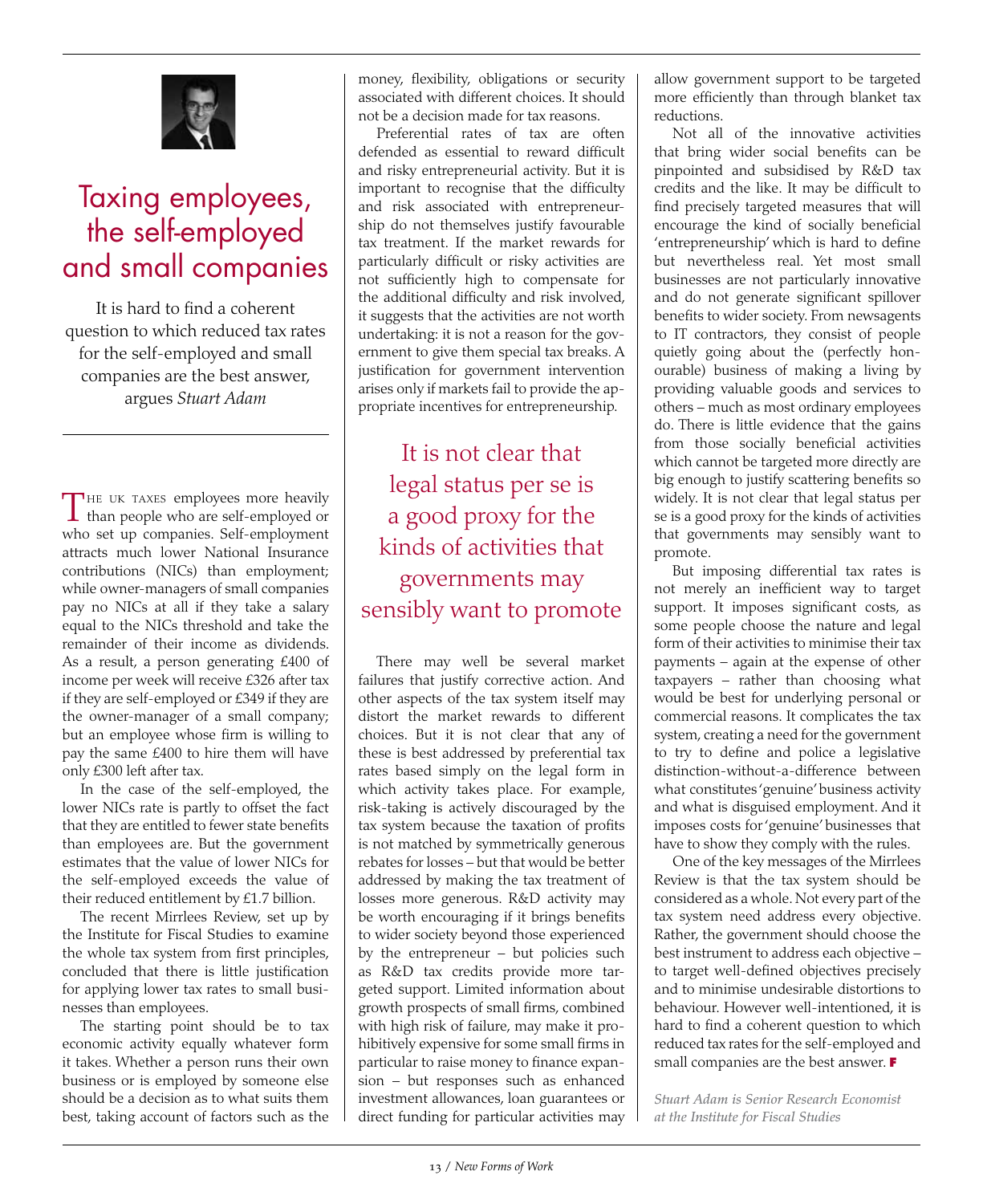

# The entrepreneurial economy

Britain needs to use a more clear definition of freelancers in line with their economic purpose in the modern entrepreneurial economy says *Andrew Burke*



*Professor Andrew Burke is the founding Director of the Bettany Centre for Entrepreneurship at Cranfield School of Management*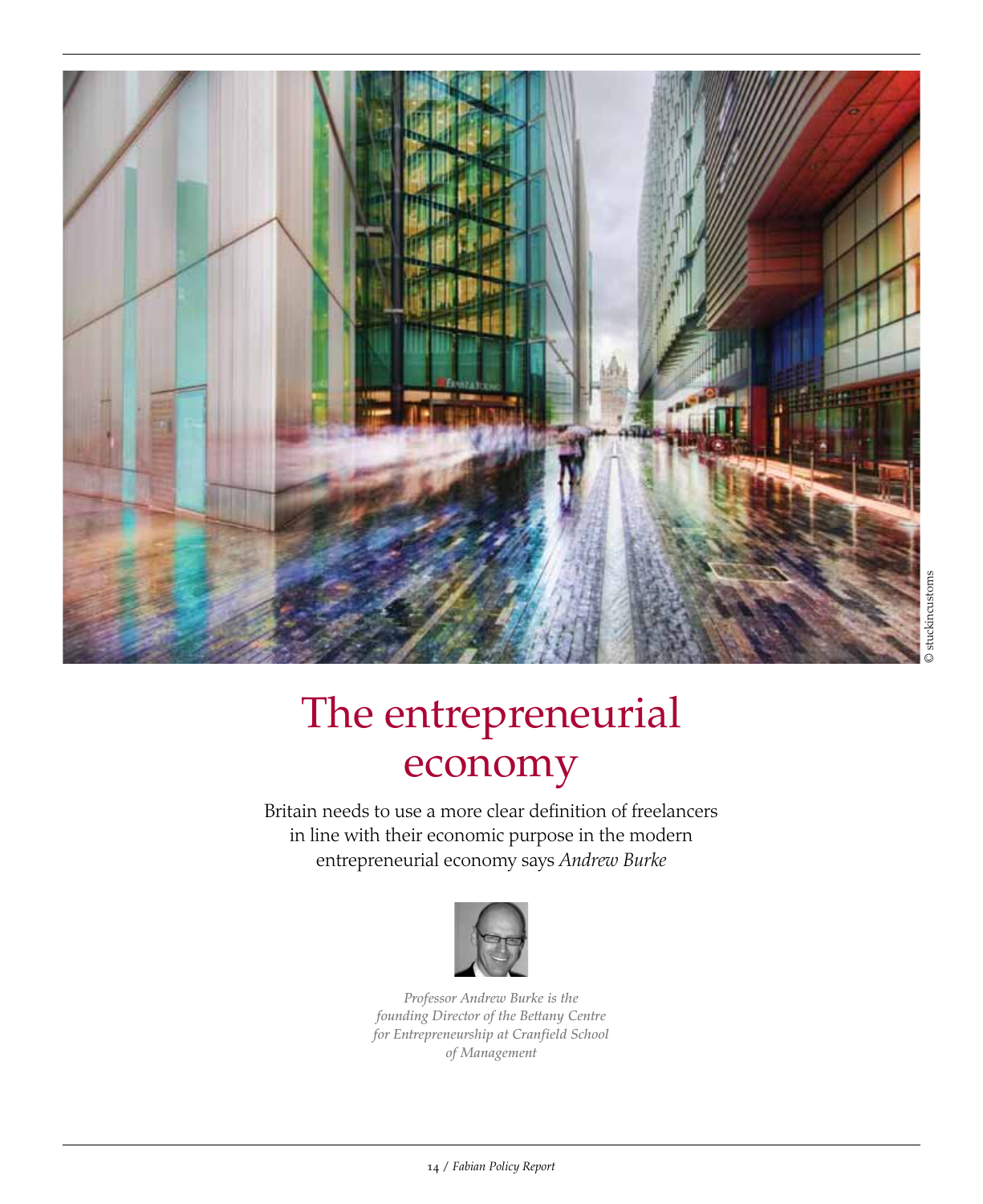F reelancers play <sup>a</sup> pivotal, yet largely unheralded role in the modern British entrepreneurial economy. In the older economy where innovation was sporadic – manifested in the fixed technology models that dominate economics courses and textbooks – freelancers played a largely peripheral and often negative role: they appeared as exploited workers or underperforming business owners, whose businesses were not of a sufficient size to warrant employees. But while the perception of the entrepreneur has moved from the exploiter of the 1970s to the innovator of the 21st century, that of the freelancer appears to have not moved with the times.

If Britain, or indeed any innovative economy, wants to optimise its performance then nurturing the supply and competitiveness of its freelance talent base is key. Public policy will need to factor in the distinct role of freelancers; particularly to enterprise, industrial and labour market policies. This requires freelancers to be recognised in their own right as a unique economic agent (see Figure 1). While freelancers are selfemployed, their unique function is not as a business owner: they are primarily serving an 'own account' worker function. They offer their services on a project by project basis. The validity of their contract with a business is contingent on the project going ahead. Remuneration is usually based on output (paid for the completion of a specified

project) rather than input (paid in return for labour time), and there is no legal obligation for the business to continue to hire the freelancer once the project is complete.

It is clear in this depiction that while freelancers may have some areas of commonality with – and indeed often are – business owners, their unique function is independent of owning a business. The essence of freelancing simply involves workers taking on risk and supplying their services on a contingent project basis. Yet despite this, existing taxation rules which determine their eligibility to be classed as self-employed usually require freelancers to mimic the features of self-employed business owners. This emphasis creates a risk for freelancers and businesses alike as it raises the probability that the genuine use of freelancers will be categorised as false self-employment with both negative financial and reputational consequences. This results in a simultaneous fall in the supply and demand for freelancers.

Of course any solution to this issue should also seek to avoid the problem of false self-employment, where in an attempt to avoid taxation businesses can lay off employees only to re-hire them as 'freelancers' but tacitly on more or less the same effective terms. We need to capture the defining and unique features of freelancers which differentiate them from other economic agents. From a fiscal perspective, the existing eligi-

### Figure 1

#### Labour market economic agents by function

|               | Manager      | Worker     |
|---------------|--------------|------------|
| Employed      | Executive    | Employee   |
| Self-Employed | Entrepreneur | Freelancer |

Source: Burke (2011)

### Figure 2

### Distinctions between freelancers and employees

|                                                                     | Freelancer           | Employee              |
|---------------------------------------------------------------------|----------------------|-----------------------|
| <b>Term of Contract:</b>                                            | Project based        | Continuous            |
| Project downtime and inter-project<br>spare capacity costs & risks: | Borne by the worker  | Borne by the business |
| Remuneration:                                                       | Usually output based | Usually input based   |

bility rules relating to business owners are valid as they define a legitimate category of self-employment. The remaining challenge therefore is to separate freelancers from employees. One option is to use a definition based on some of their unique characteristics in the entrepreneurial economy such as the following:

*Freelancers are workers who hire their services on a contingent project basis where remuneration is usually output based. The cost and risk of their own labour downtime within the project and economic inactivity between projects are borne entirely by the freelancer.* 

The dividing lines between freelancers and employees which are implied by this definition are depicted in Figure 2. It is true that elements of existing fiscal guidelines pick up some of these distinguishing features. However, the lack of a freelance 'entrepreneurial worker' category will inevitably leave many short of meeting the 'business owner' requirements. Correspondingly, the lack of a clear freelancer definition can incentivise false self-employment as employee contracts can be changed to mimic business owners in order to avoid tax. Employees who transfer from employment to a continuous sequence of self-employment contracts which are not contingent on specific projects should not qualify as genuine self-employment. They do not serve a different economic function to employees in the entrepreneurial economy.

So an improvement would be to create a new specifically freelance self-employment category, which is identified by the definition above and the distinguishing features in Figure 2. In practice the dividing line between employee and freelancer will often be blurred and require the scrutiny and discretion of the authorities. However, this is already the norm as HMRC engage extensively in this activity to provide advice on legitimate and false self-employment. Furthermore, the greater accuracy that this new freelancer category will provide ought to make this job easier and more efficient. To this end, the type of business scenarios which this definition seeks to support can also be used as illustrations where valid freelance self-employment applies. Not surprisingly, these constitute some of the main areas where freelancers add value in the entrepreneurial economy: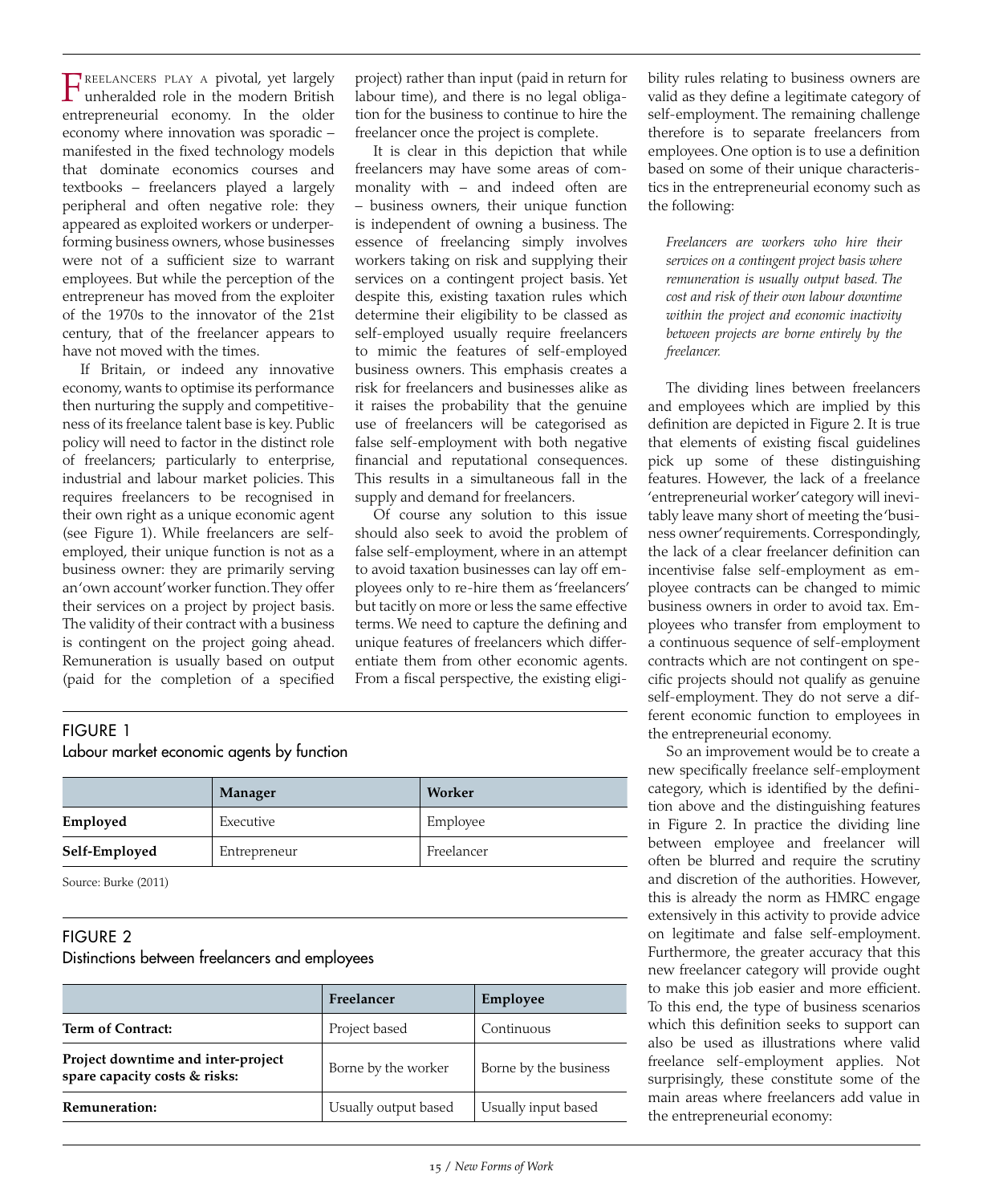### 1. Innovation and strategy

In a diverse and rapidly changing economic environment it is difficult for any business to have all the creative talent it needs in house, and even where it has depth of talent it is often productive to get a fresh and independent external perspective. The ability to tap into freelance talent is a key resource for organisations operating in this type of business environment. It is common for corporations to outsource research and development projects to specialists who can invent and develop new technology. Freelancers are also hired on projects to explore market opportunities and develop strategies for business venturing. Often these freelancers were previously entrepreneurs who have made an exit from their original business. The transformation of their economic status from owner manager to independent freelancer liberates their creative talent from the boundaries of a single firm. They are no longer restricted to innovation which is core to the strategic focus of their own firm and likewise, are not restrained by the ability of a small and medium-sized enterprise to only commercialise a small number of opportunities at a time. As a freelancer they can supply their talent to many different firms and in the process increase the impact of their creative talent on the economy. The contingent project based nature of these freelancers' contracts with businesses distinguishes their creative input from that of employees, executives and owner managers.

### 2. Commercialising innovation and testing strategy

This stage of the process entails testing an innovation in the market and undertaking any necessary adaptations to the innovation. It can also involve changing strategic direction as a result of learning of an unforeseen profit opportunity. Typically, businesses do not want innovation to distract employees from core 'cash cow' activities. Therefore, they often choose to ringfence the organisation and financial risk of the commercialisation of an innovation until its viability can be determined. Frequently, freelancers take on managerial, technical and professional roles in this process. This then enables the business to terminate the project with limited financial and political cost if unsuccessful or alternatively if successful then bring it to a sufficiently commercially attractive stage that it can

be integrated with the core business. The availability of freelancers who will work on contingent project-based contracts reduces these risks and so increases the incentive for businesses to innovate.

### 3. Integrating innovation and strategy

This is a stage that requires handover and 'change management'. Here it is common for freelancers to be hired as interim managers to complete a project. Freelancers are also hired to complete the handover process to employees, which can involve training, support and further innovation required for integration. It is also a stage where some freelancers are offered permanent employment as the entrepreneurial risk involved in the innovation has been realised and worker contracts move to resemble the more continuous non-contingent employee-type depicted in Figure 2. This ability for businesses to ringfence the cost and risk of the innovation process by using freelancers enables the creation of employment. Without this prior freelance state job creation would be diminished. Therefore, it is important to facilitate this process with a clear definition of freelancing which recognises and supports the validity of their self-employed status.

#### 4. Efficiency improvements and best practice adoption

This is similar to the integration of innovation except that it is more about imitation of innovation. Here the organisation is changing to accommodate best practices and/or products from the market. Examples include introducing new information systems, adopting new managerial techniques or adapting the business to new technologies, regulation or consumer preferences. In this realm, freelancers are often used to supply specific outputs on a project basis. Interim managers are often used to undertake 'change management', especially when unique expertise is required. The use of freelancers for these functions manifest the contingent project-based nature of freelancer engagement with business. They play a key role in enabling efficiency improvements in business by minimising distraction of employees from the core business while allowing short-term access to specialist expertise as well as general worker capacity that would become superfluous if hired on longer term employee contracts.

### 5. Managing demand uncertainty and business growth

Freelancers enable businesses to reduce the risk of uncertain demand and hence to maximise their sales potential. It can often be too risky for a business to take on employees to meet an upsurge in demand as the risk of downtime costs may be too great if this rise in demand proves to be short-term. Freelancers provide a solution to this problem by offering to work on a contingent project basis which eliminates the risk of costly downtime. If the rise in demand proves to be permanent then the contingent nature of the contract disappears and the business can then evolve to hiring employees instead of freelancers. Therefore, we again observe freelancers being used as a means of creating employment.

The new entrepreneurial economy requires innovative, flexible and agile businesses. Freelancers play a key role in providing and enabling these characteristics in business. They are pivotal in incentivising innovation and growth in businesses and are conduits for the job creation process. They also play a key role in business turnarounds and implementing efficiency improvements. Some freelancers may evolve to create their own businesses, hiring employees, while others may take up employment in the firms that initially hire them as freelancers, but primarily freelancing is a unique economic state of its own with specific rewards associated with the value it creates in the economy. British business needs to be able to draw on a sufficient supply of high quality freelancers and to do so in clear terms and without risk of being tarnished or penalised for wrongly being accused of creating false self-employment. Likewise, businesses who try to falsely reclassify genuine employment as self-employment need to be restrained. In order to meet these challenges we need to use a more clear definition of freelancers in line with their economic purpose in the modern entrepreneurial economy. **F**

*The research underpinning this analysis is mainly drawn from the forthcoming report by the author entitled* The Contribution of Freelancers to the British Economy *due to be published in November 2012.*

1. Burke, A.E. (2011), The Entrepreneurship Role of Freelancers – Theory with Evidence from the Construction Industry, International Review of Entrepreneurship, 9: Issue 3, 2011